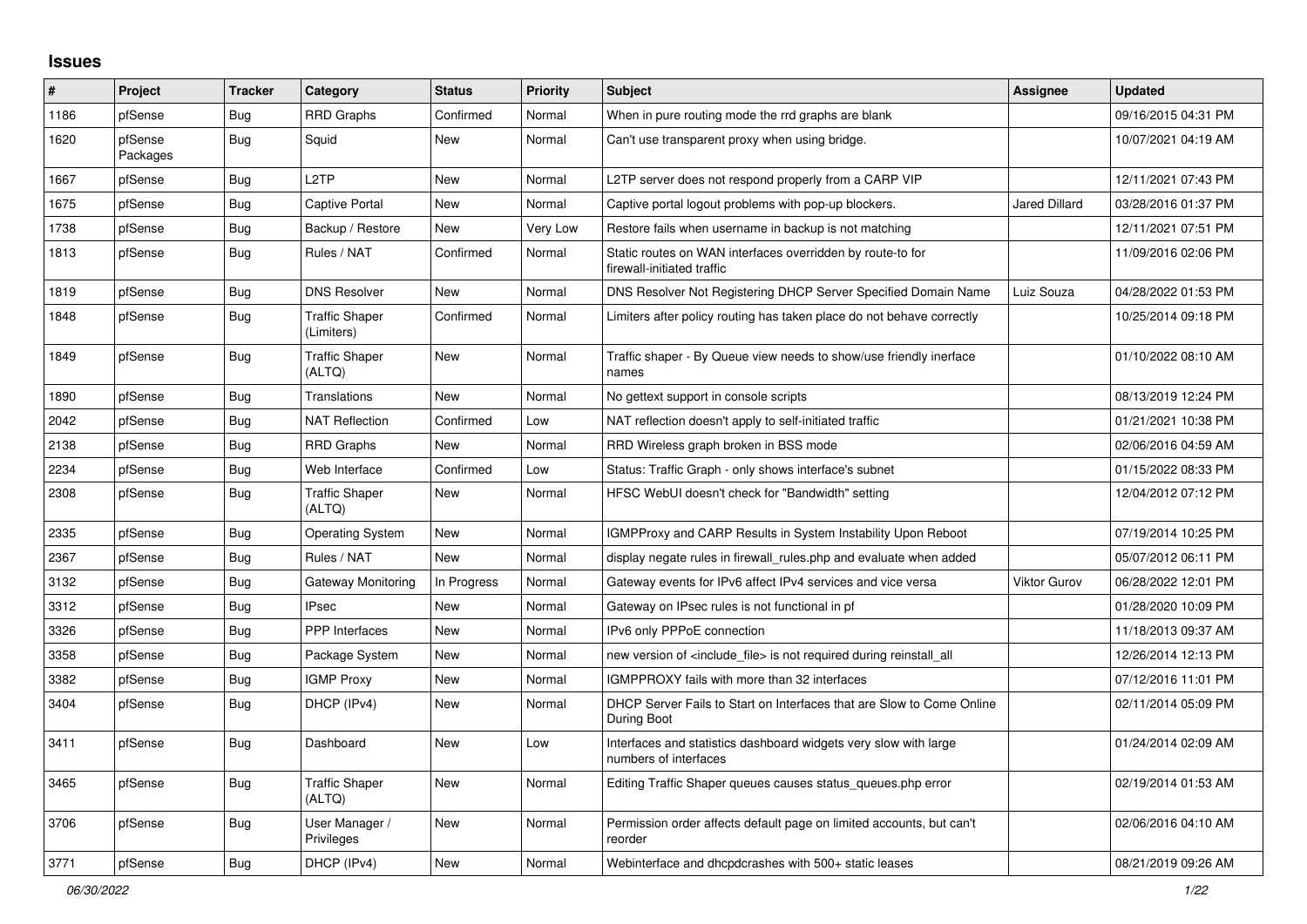| ∦    | Project             | <b>Tracker</b> | Category                            | <b>Status</b> | <b>Priority</b> | <b>Subject</b>                                                                                                  | <b>Assignee</b>      | <b>Updated</b>      |
|------|---------------------|----------------|-------------------------------------|---------------|-----------------|-----------------------------------------------------------------------------------------------------------------|----------------------|---------------------|
| 3796 | pfSense             | <b>Bug</b>     | Diagnostics                         | Confirmed     | Normal          | States summary fails and is very slow with large state tables                                                   |                      | 12/11/2021 08:03 PM |
| 3824 | pfSense             | Bug            | <b>Traffic Shaper</b><br>(Limiters) | Confirmed     | Normal          | Limiters on bridge break traffic outside locally-configured IP subnets                                          | Luiz Souza           | 11/03/2016 07:16 PM |
| 3889 | pfSense             | Bug            | <b>XML Parser</b>                   | Confirmed     | Low             | Non relevant changes in config.xml                                                                              |                      | 08/13/2019 12:23 PM |
| 3962 | pfSense<br>Packages | Bug            | ladvd                               | Confirmed     | Normal          | LADVD interface handling issues with lagg and bridge                                                            |                      | 12/05/2016 01:59 PM |
| 4061 | pfSense             | Bug            | DHCP (IPv4)                         | Confirmed     | Normal          | dhcpd doesn't send client-hostname to peer, breaking DHCP lease<br>registrations w/HA                           |                      | 02/24/2017 08:58 PM |
| 4088 | pfSense<br>Packages | <b>Bug</b>     | squidguard                          | Feedback      | Normal          | Buggy squidgurd config file is created                                                                          | Viktor Gurov         | 01/28/2021 10:01 AM |
| 4154 | pfSense             | Bug            | User Manager /<br>Privileges        | Confirmed     | Normal          | RADIUS authentication not working over IPv6                                                                     |                      | 04/21/2022 12:39 PM |
| 4298 | pfSense             | <b>Bug</b>     | <b>SNMP</b>                         | Assigned      | Very Low        | Excessive errors from snmpd                                                                                     | Luiz Souza           | 09/13/2020 08:21 AM |
| 4345 | pfSense             | Bug            | <b>Operating System</b>             | Confirmed     | Normal          | Traffic Shaping doesn't work with Xen netfront driver                                                           |                      | 12/31/2021 05:30 PM |
| 4406 | pfSense             | <b>Bug</b>     | <b>Operating System</b>             | Confirmed     | Normal          | ALTQ problems with wireless cloned interfaces                                                                   | Luiz Souza           | 11/19/2015 12:06 AM |
| 4428 | pfSense             | Bug            | Interfaces                          | Confirmed     | Normal          | Setting media option on em(4) leads to infinite link cycling                                                    |                      | 07/06/2016 12:45 AM |
| 4451 | pfSense             | Bug            | DHCP (IPv4)                         | New           | Low             | Status DHCP Leases shows double entries for static entries without IP<br>address                                | <b>Phillip Davis</b> | 05/21/2022 04:55 PM |
| 4467 | pfSense             | Bug            | <b>Traffic Shaper</b><br>(ALTQ)     | New           | Normal          | Traffic Graphs shows wrong throughput when traffic shaping enabled                                              |                      | 02/23/2015 05:31 PM |
| 4474 | pfSense             | Bug            | Package System                      | Confirmed     | Normal          | IP address change triggers reload of all packages                                                               |                      | 02/13/2017 07:21 AM |
| 4479 | pfSense             | <b>Bug</b>     | <b>Operating System</b>             | New           | Normal          | Firewall rules won't match GRE interface after applying IPSEC transport<br>encryption on GRE tunnel             | Luiz Souza           | 08/20/2021 08:46 AM |
| 4500 | pfSense             | Bug            | UPnP/NAT-PMP                        | Confirmed     | Normal          | Some miniupnp port mappings are not displayed in the Status page                                                |                      | 04/25/2022 12:49 PM |
| 4604 | pfSense             | Bug            | <b>NTPD</b>                         | New           | Normal          | NTP time server entries may or may not work, depending upon<br>interfaces selected when configuring NTP service |                      | 12/11/2021 07:59 PM |
| 4680 | pfSense             | Bug            | <b>DHCP Relay</b>                   | New           | Normal          | DHCP relay does not work with DHCP server on other end of OpenVPN<br>tunnel                                     |                      | 05/05/2015 06:55 PM |
| 4740 | pfSense             | <b>Bug</b>     | Wireless                            | New           | Normal          | Intel wireless kernel panic in infrastructure mode with WPA                                                     |                      | 11/13/2020 08:38 AM |
| 4845 | pfSense             | Bug            | CARP                                | Confirmed     | High            | CARP preemption doesn't switch to backup where connectivity between<br>systems is lost but not NIC link         |                      | 07/28/2015 07:55 AM |
| 5075 | pfSense             | <b>Bug</b>     | Rules / NAT                         | Confirmed     | Normal          | pf errors that don't return a line number on first line don't file notice                                       |                      | 09/01/2015 06:42 PM |
| 5091 | pfSense             | Bug            | Rules / NAT                         | Confirmed     | Very Low        | In rule creation destination ports fields (from and to) are too small to<br>read ports aliases names            |                      | 01/07/2020 07:48 AM |
| 5253 | pfSense             | <b>Bug</b>     | PPP Interfaces                      | New           | Normal          | 3gstats.php 100% CPU                                                                                            |                      | 01/08/2022 05:02 PM |
| 5306 | pfSense             | <b>Bug</b>     | Package System                      | New           | Normal          | textarea fields should have linebreaks sanitized automatically on save                                          |                      | 03/03/2017 04:15 AM |
| 5355 | pfSense             | <b>Bug</b>     | <b>IPsec</b>                        | New           | High            | on Dynamic WAN IP (DHCP Client) it takes 10 minutes before Phase1<br>reconnects                                 |                      | 07/08/2016 10:29 PM |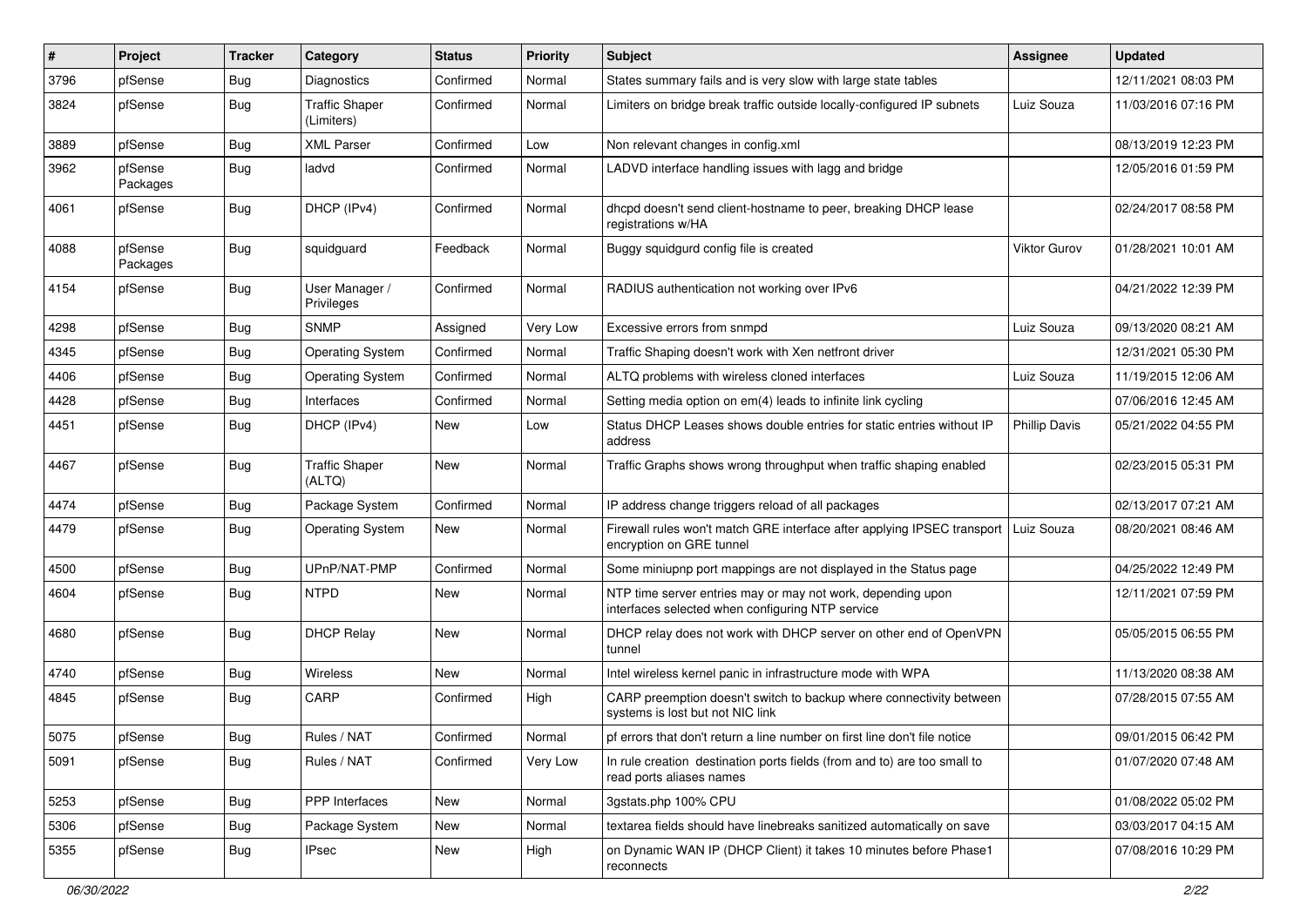| #    | Project             | <b>Tracker</b> | Category                            | <b>Status</b> | <b>Priority</b> | Subject                                                                                                               | Assignee               | <b>Updated</b>      |
|------|---------------------|----------------|-------------------------------------|---------------|-----------------|-----------------------------------------------------------------------------------------------------------------------|------------------------|---------------------|
| 5367 | pfSense             | Bug            | Web Interface                       | New           | Normal          | Safari repeatedly tries to reload dashboard                                                                           | <b>Jared Dillard</b>   | 08/22/2016 11:08 AM |
| 5413 | pfSense             | Bug            | <b>DNS Resolver</b>                 | Confirmed     | High            | Incorrect Handling of Unbound Resolver [service restarts, cache loss,<br>DNS service interruption]                    |                        | 06/19/2022 11:11 PM |
| 5469 | pfSense             | Bug            | Package System                      | Confirmed     | Low             | package.dtd XSD schema is a piece of pathetic, useless, unmaintained<br>iunk                                          |                        | 11/22/2015 06:26 AM |
| 5629 | pfSense             | Bug            | <b>IPsec</b>                        | New           | Normal          | Allow for IPsec configuration using certs without a CA                                                                |                        | 12/31/2021 05:21 PM |
| 5652 | pfSense             | Bug            | Authentication                      | New           | Normal          | Radius IETF Class Group Assignment - Incorrect Standard                                                               |                        | 08/13/2019 01:39 PM |
| 5658 | pfSense             | Bug            | Captive Portal                      | Confirmed     | Low             | Files with the same name cannot be uploaded to multiple captive portal<br>zones                                       |                        | 12/18/2015 07:19 PM |
| 5751 | pfSense<br>Packages | Bug            | squidguard                          | New           | Normal          | SquidGuard target categories not saved when long "Domain List" is<br>provided                                         |                        | 01/10/2016 08:55 AM |
| 5786 | pfSense             | Bug            | Web Interface                       | New           | Normal          | Check WebConfigurator port for conflicts                                                                              |                        | 04/21/2022 12:39 PM |
| 5791 | pfSense             | Bug            | Rules / NAT                         | Confirmed     | Normal          | tftp-proxy functionality is easilly broken by unrelated rules                                                         |                        | 07/10/2016 12:24 AM |
| 5849 | pfSense             | Bug            | CARP                                | New           | Normal          | Routing fail on CARP IPsec                                                                                            |                        | 12/18/2021 04:41 PM |
| 5887 | pfSense             | Bug            | Interfaces                          | Confirmed     | Normal          | hardware_offloading_applyflags sets/unsets most values when already<br>set correctly                                  |                        | 07/06/2016 03:31 PM |
| 6011 | pfSense             | <b>Bug</b>     | Web Interface                       | Confirmed     | Low             | IPv6 link local fails HTTP REFERER check                                                                              |                        | 09/04/2016 09:57 AM |
| 6023 | pfSense<br>Packages | Bug            | Suricata                            | New           | Low             | Traffic Shaper (pfsense 2.3) Suricata V3.0 Inline Mode Operation                                                      | Luiz Souza             | 04/15/2016 05:59 AM |
| 6026 | pfSense             | Bug            | Rules / NAT                         | New           | Low             | webinterface, firewall rules, wrapping of columns or visible<br>(horizontal)scrollbar needed when contents doesnt fit | <b>Jared Dillard</b>   | 08/20/2019 03:40 PM |
| 6029 | pfSense             | Bug            | <b>XML Parser</b>                   | New           | Normal          | Unhelpful error messages in xmlparse*.inc and generally                                                               |                        | 08/13/2019 12:52 PM |
| 6051 | pfSense             | Bug            | DHCP (IPv6)                         | New           | Normal          | DHCPv6 Client Failure for additional WAN Address causes<br>2-seconds-service-restart-loop                             |                        | 12/03/2020 01:08 AM |
| 6055 | pfSense             | Bug            | Package System                      | Confirmed     | Low             | Menu items may remain from packages no longer installed                                                               |                        | 06/18/2021 08:46 PM |
| 6083 | pfSense<br>Packages | Bug            | Squid                               | New           | Normal          | Suqid Realtime Monitor / Squid Cache Table not diplaying correctly                                                    |                        | 12/06/2016 07:25 AM |
| 6167 | pfSense             | Bug            | <b>IPsec</b>                        | Confirmed     | Normal          | IPsec IPComp not working                                                                                              | George<br>Neville-Neil | 09/22/2020 06:07 PM |
| 6186 | pfSense             | Bug            | Services                            | <b>New</b>    | Normal          | race conditions in service startup                                                                                    |                        | 04/21/2022 12:39 PM |
| 6220 | pfSense             | Bug            | <b>Operating System</b>             | Confirmed     | Normal          | state mismatch with host-initiated traffic matching binat to IP not locally<br>assigned                               | Luiz Souza             | 06/08/2016 09:23 AM |
| 6255 | pfSense             | Bug            | <b>PPP</b> Interfaces               | Confirmed     | Low             | PPP Country/Provider/Plan configuration not saved                                                                     |                        | 04/25/2016 07:15 PM |
| 6289 | pfSense             | <b>Bug</b>     | Interfaces                          | New           | Normal          | IPv6 address not given to track6 interfaces on create                                                                 |                        | 12/30/2021 04:17 AM |
| 6295 | pfSense             | <b>Bug</b>     | <b>Traffic Shaper</b><br>(Limiters) | New           | Normal          | Crash upon applying CODELQ to untagged parent interface when also<br>applied to daughter VLAN                         | Luiz Souza             | 08/20/2019 02:44 PM |
| 6321 | pfSense             | <b>Bug</b>     | L <sub>2</sub> TP                   | New           | Normal          | Problem with connecting I2tp over ipsec from android and windows                                                      |                        | 11/13/2020 11:01 AM |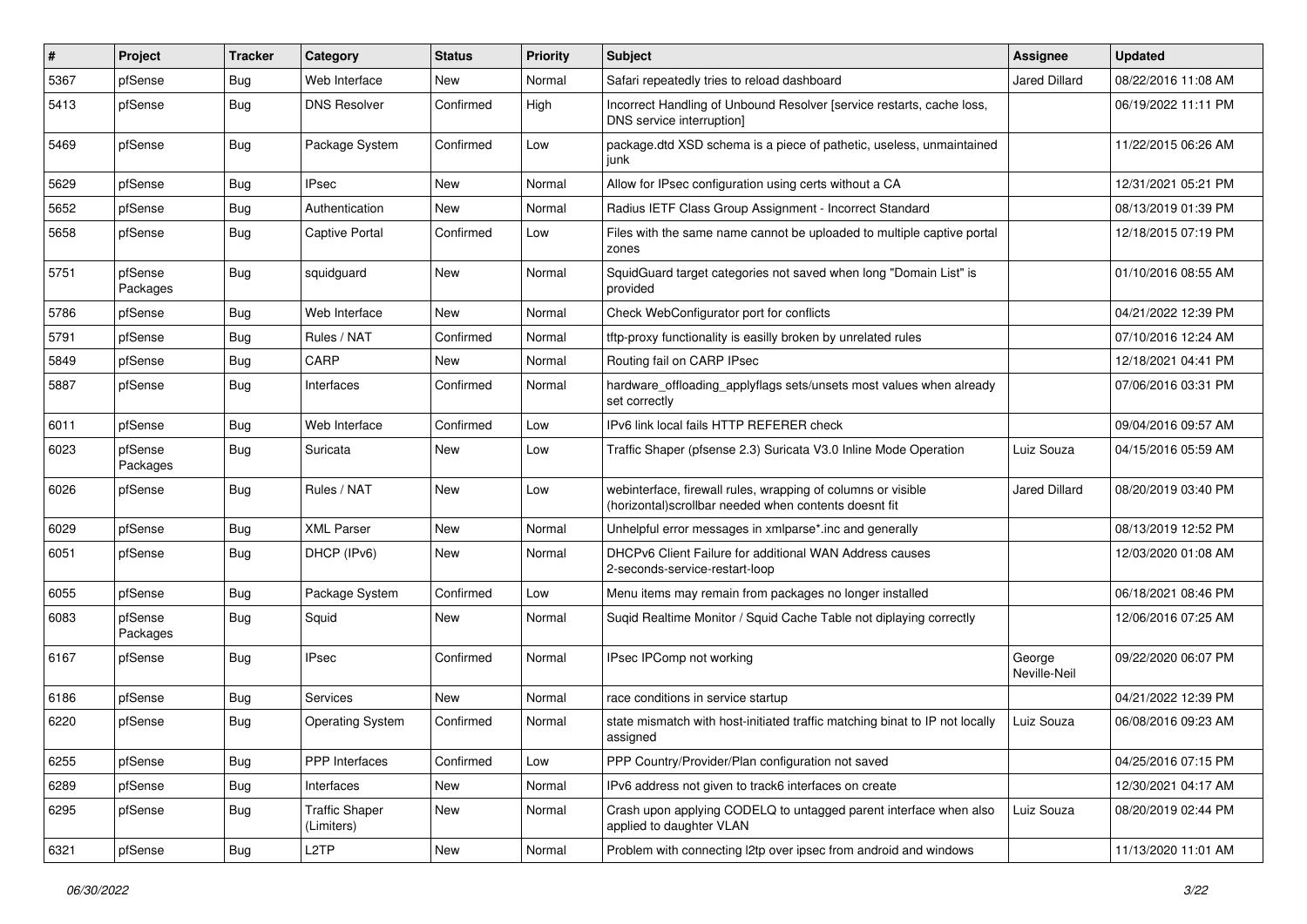| $\vert$ # | Project             | <b>Tracker</b> | Category                                        | <b>Status</b> | <b>Priority</b> | <b>Subject</b>                                                                                                                                         | <b>Assignee</b> | <b>Updated</b>      |
|-----------|---------------------|----------------|-------------------------------------------------|---------------|-----------------|--------------------------------------------------------------------------------------------------------------------------------------------------------|-----------------|---------------------|
| 6333      | pfSense             | <b>Bug</b>     | Gateway Monitoring                              | Confirmed     | Normal          | Bootup starts/restarts dpinger multiple times                                                                                                          | Luiz Souza      | 11/16/2020 01:11 PM |
| 6361      | pfSense             | Bug            | Web Interface                                   | New           | Low             | Responsive Mobile Menu issue                                                                                                                           |                 | 05/16/2016 12:09 PM |
| 6362      | pfSense             | <b>Bug</b>     | DHCP (IPv4)                                     | Confirmed     | Normal          | DHCP Client ID not used                                                                                                                                |                 | 07/09/2021 06:30 AM |
| 6370      | pfSense             | <b>Bug</b>     | <b>IPsec</b>                                    | Confirmed     | Normal          | IPSEC bound to WAN gateway group and Dynamic DNS doesn't to fail<br>back tunnel to WAN on DDNS update                                                  |                 | 08/31/2021 07:38 AM |
| 6386      | pfSense             | Bug            | <b>IPv6 Router</b><br>Advertisements<br>(RADVD) | <b>New</b>    | Low             | Switching Router Advertisements to disabled should broadcast IP<br>Removal messages                                                                    |                 | 05/22/2016 10:44 PM |
| 6398      | pfSense             | Bug            | Configuration<br>Backend                        | <b>New</b>    | Normal          | If config cannot be loaded due to corruption or bug, it isn't handled<br>gracefully (just stops)                                                       |                 | 08/13/2019 01:23 PM |
| 6430      | pfSense             | Bug            | <b>DNS Resolver</b>                             | Confirmed     | Low             | pfsense should sanity-check hostnames when copying from<br>dhcpd.leases to /etc/hosts                                                                  |                 | 08/13/2019 01:23 PM |
| 6471      | pfSense<br>Packages | <b>Bug</b>     | squidguard                                      | New           | Normal          | pfsense 2.3.1 squidguard -> common ACL -> Target Rules List<br>missing                                                                                 |                 | 06/08/2016 06:22 PM |
| 6481      | pfSense             | Bug            | <b>IPsec</b>                                    | New           | Normal          | loading EAP_RADIUS method failed                                                                                                                       |                 | 03/24/2020 04:25 PM |
| 6493      | pfSense             | <b>Bug</b>     | Web Interface                                   | Confirmed     | Normal          | Dynamic DNS clients slow page load                                                                                                                     |                 | 06/17/2016 03:43 AM |
| 6517      | pfSense             | <b>Bug</b>     | <b>IPsec</b>                                    | Confirmed     | Normal          | Adding mobile IPsec phase 2 entries requires restart of strongswan                                                                                     |                 | 06/21/2016 11:04 PM |
| 6521      | pfSense<br>Packages | <b>Bug</b>     | squidguard                                      | New           | Normal          | pfsense 2.3.1 squidguard -> Groups ACL -> Target Rules List missing                                                                                    |                 | 06/25/2016 10:49 PM |
| 6541      | pfSense             | <b>Bug</b>     | IPv6 Router<br>Advertisements<br>(RADVD)        | <b>New</b>    | Normal          | IPv6 RAs always include on-link prefix; clients may not use DHCPv6<br>managed addresses                                                                |                 | 08/13/2019 03:23 PM |
| 6580      | pfSense             | <b>Bug</b>     | <b>Operating System</b>                         | Confirmed     | Normal          | Bridge with down member interface sends ICMP unreachables where it<br>shouldn't                                                                        |                 | 07/05/2016 05:40 PM |
| 6605      | pfSense             | <b>Bug</b>     | Interfaces                                      | Confirmed     | Normal          | rc.linkup logic issues with actions taken                                                                                                              |                 | 07/12/2016 07:46 PM |
| 6614      | pfSense             | <b>Bug</b>     | Web Interface                                   | Confirmed     | Normal          | Dashboard high CPU usage                                                                                                                               |                 | 07/14/2016 03:04 PM |
| 6624      | pfSense             | <b>Bug</b>     | <b>IPsec</b>                                    | Confirmed     | Normal          | changes in IPsec config should down the connection                                                                                                     | Jim Pingle      | 08/02/2021 12:08 PM |
| 6627      | pfSense             | Bug            | Rules / NAT                                     | New           | Normal          | floating tab match rules ignore quick action so should be removed                                                                                      |                 | 07/18/2016 02:15 PM |
| 6668      | pfSense             | Bug            | <b>IPsec</b>                                    | Feedback      | Normal          | IPSec tunnel + L2TP/IPSec VPN - wrong PSK chosen by pfSense                                                                                            |                 | 09/21/2019 02:07 AM |
| 6691      | pfSense             | <b>Bug</b>     | DHCP (IPv6)                                     | New           | Normal          | dhcp6c quits after only two tries if no response was received                                                                                          |                 | 12/07/2020 04:25 PM |
| 6696      | pfSense             | <b>Bug</b>     | <b>Traffic Shaper</b><br>(ALTQ)                 | New           | Low             | Add configure link to Status > Queues error message if traffic shaping<br>not configured                                                               | Jared Dillard   | 08/21/2019 08:55 AM |
| 6784      | pfSense<br>Packages | <b>Bug</b>     | haproxy                                         | New           | Normal          | HAProxy version .48 will not use URL Table Alias for front end listener                                                                                |                 | 02/18/2019 05:32 PM |
| 6799      | pfSense             | <b>Bug</b>     | Rules / NAT                                     | New           | Normal          | Using NOT (!) with interface subnet macros results unexpected traffic<br>passing when multiple subnets are included in the macro (i.e. VIP<br>subnets) |                 | 02/07/2022 02:18 PM |
| 6803      | pfSense             | Bug            | Web Interface                                   | New           | Normal          | CSRF timeout occurs when it (probably) shouldn't                                                                                                       |                 | 11/03/2016 09:43 PM |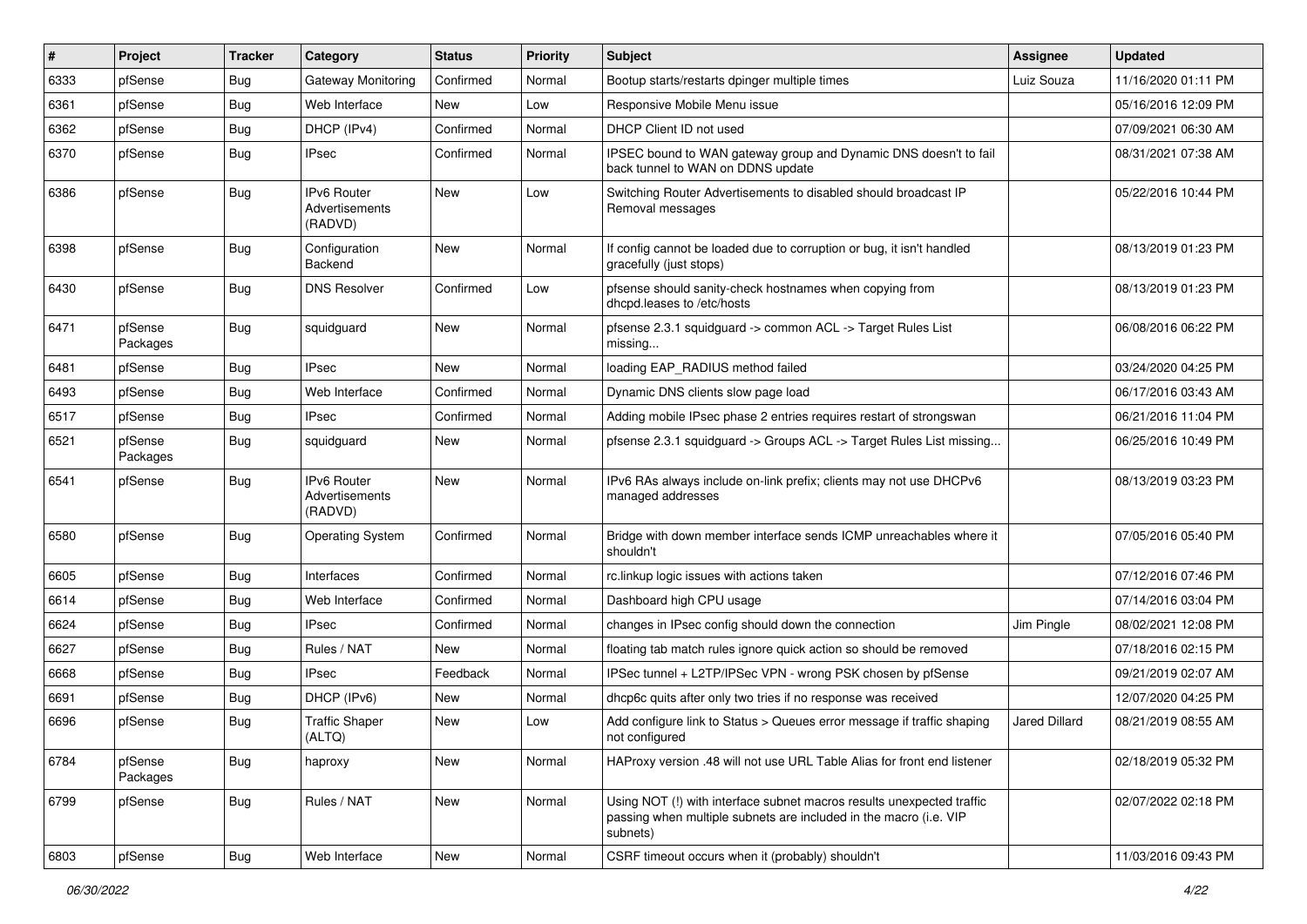| #    | Project             | <b>Tracker</b> | Category                                 | <b>Status</b> | <b>Priority</b> | <b>Subject</b>                                                                                                                | <b>Assignee</b>      | <b>Updated</b>      |
|------|---------------------|----------------|------------------------------------------|---------------|-----------------|-------------------------------------------------------------------------------------------------------------------------------|----------------------|---------------------|
| 6823 | pfSense             | <b>Bug</b>     | Interfaces                               | <b>New</b>    | Normal          | No connectivity after changing link state to UP                                                                               |                      | 04/21/2022 12:39 PM |
| 6861 | pfSense<br>Packages | <b>Bug</b>     | haproxy                                  | New           | Normal          | Ha-Proxy duplicated backend used in place of original backend                                                                 |                      | 02/18/2019 05:30 PM |
| 6873 | pfSense             | Bug            | DHCP (IPv6)                              | New           | Low             | radvd - Too many addresses in RDNSS section when previously using<br>DHCP <sub>v6</sub>                                       | Dominic<br>McKeown   | 06/06/2018 10:45 AM |
| 6926 | pfSense             | <b>Bug</b>     | UPnP/NAT-PMP                             | New           | Normal          | Miniupnp advertising expired IPv6 address                                                                                     |                      | 01/15/2022 08:29 PM |
| 6964 | pfSense<br>Packages | Bug            | Suricata                                 | Feedback      | Normal          | Host OS Policy Assignment broken when using "Import" or "Aliases"<br>buttons                                                  | Viktor Gurov         | 08/20/2021 07:52 AM |
| 6977 | pfSense             | Bug            | Interfaces                               | New           | Normal          | VLAN traffic is erroneously counted as underlying iface (untagged)<br>traffic                                                 |                      | 08/13/2019 02:56 PM |
| 6988 | pfSense<br>Packages | Bug            | Snort                                    | New           | High            | SNORT Package PHP memory error                                                                                                |                      | 06/28/2018 10:00 PM |
| 6993 | pfSense             | <b>Bug</b>     | <b>OpenVPN</b>                           | New           | Normal          | OpenVPN status error during CARP state transition                                                                             | James Webb           | 12/31/2021 05:44 PM |
| 7039 | pfSense<br>Packages | Bug            | haproxy                                  | Feedback      | Normal          | HAProxy backend configuration does not handle intermediate CAs<br>properly                                                    |                      | 04/21/2022 12:40 PM |
| 7040 | pfSense             | Bug            | Interfaces                               | <b>New</b>    | Normal          | Issue when disabling an interface                                                                                             |                      | 12/26/2016 02:56 AM |
| 7082 | pfSense             | <b>Bug</b>     | Package System                           | New           | Normal          | pkg edit.php - impossible to use default value with rowhelperfield                                                            |                      | 08/21/2019 09:15 AM |
| 7096 | pfSense             | Bug            | <b>DNS Resolver</b>                      | Feedback      | Normal          | Unbound fails to start on boot if specific network devices are configured<br>in the "Network Interfaces"                      |                      | 11/22/2021 08:59 AM |
| 7113 | pfSense             | <b>Bug</b>     | Dashboard                                | New           | Normal          | Interface name in Traffic Graphs                                                                                              |                      | 12/31/2021 05:40 PM |
| 7138 | pfSense             | Bug            | DHCP (IPv6)                              | Assigned      | Normal          | Pfsense wide dhcpv6 client doesn't recognise ifid statement                                                                   |                      | 04/21/2022 12:39 PM |
| 7152 | pfSense             | Bug            | <b>DNS Resolver</b>                      | New           | Normal          | Unbound / DNS Resolver issue if "Register DHCP static mappings in<br>the DNS Resolver" set before wildcard DNS custom options |                      | 12/18/2021 04:59 PM |
| 7172 | pfSense             | Bug            | DHCP (IPv4)                              | <b>New</b>    | Normal          | Sorting by hostname in Services > DHCP Server > LAN should be<br>"natural" (alphanumeric friendly)                            |                      | 08/20/2019 03:47 PM |
| 7195 | pfSense             | <b>Bug</b>     | Package System                           | New           | Normal          | pkg_edit.php - < checkenablefields> tag has no effect on fields other<br>than checkbox/input                                  |                      | 08/21/2019 09:15 AM |
| 7235 | pfSense             | Bug            | <b>IPsec</b>                             | New           | Normal          | 4860 has not got significant IPsec performance rising with enabled HW<br>acceleration                                         | Luiz Souza           | 12/18/2021 04:32 PM |
| 7238 | pfSense             | <b>Bug</b>     | Web Interface                            | New           | Normal          | Menu layout broken when using "Hostname in Menu" with long<br>hostnames                                                       |                      | 02/21/2017 07:01 AM |
| 7267 | pfSense<br>Packages | <b>Bug</b>     | <b>Status Traffic Totals</b>             | New           | Normal          | Status Traffic Totals - Stacked Bar - Scale not high enough                                                                   | <b>Jared Dillard</b> | 11/18/2020 07:38 AM |
| 7286 | pfSense             | <b>Bug</b>     | <b>OpenVPN</b>                           | Incomplete    | Normal          | OpenVPN client is unreliable when you have multiple tunnels                                                                   |                      | 08/19/2019 03:28 PM |
| 7289 | pfSense             | <b>Bug</b>     | Certificates                             | New           | Low             | Generating 4096bit Certificate                                                                                                |                      | 08/14/2019 09:56 AM |
| 7303 | pfSense             | <b>Bug</b>     | IPv6 Router<br>Advertisements<br>(RADVD) | New           | Normal          | ipv6 connectivity lost on pfSense reboot                                                                                      |                      | 08/20/2019 12:23 PM |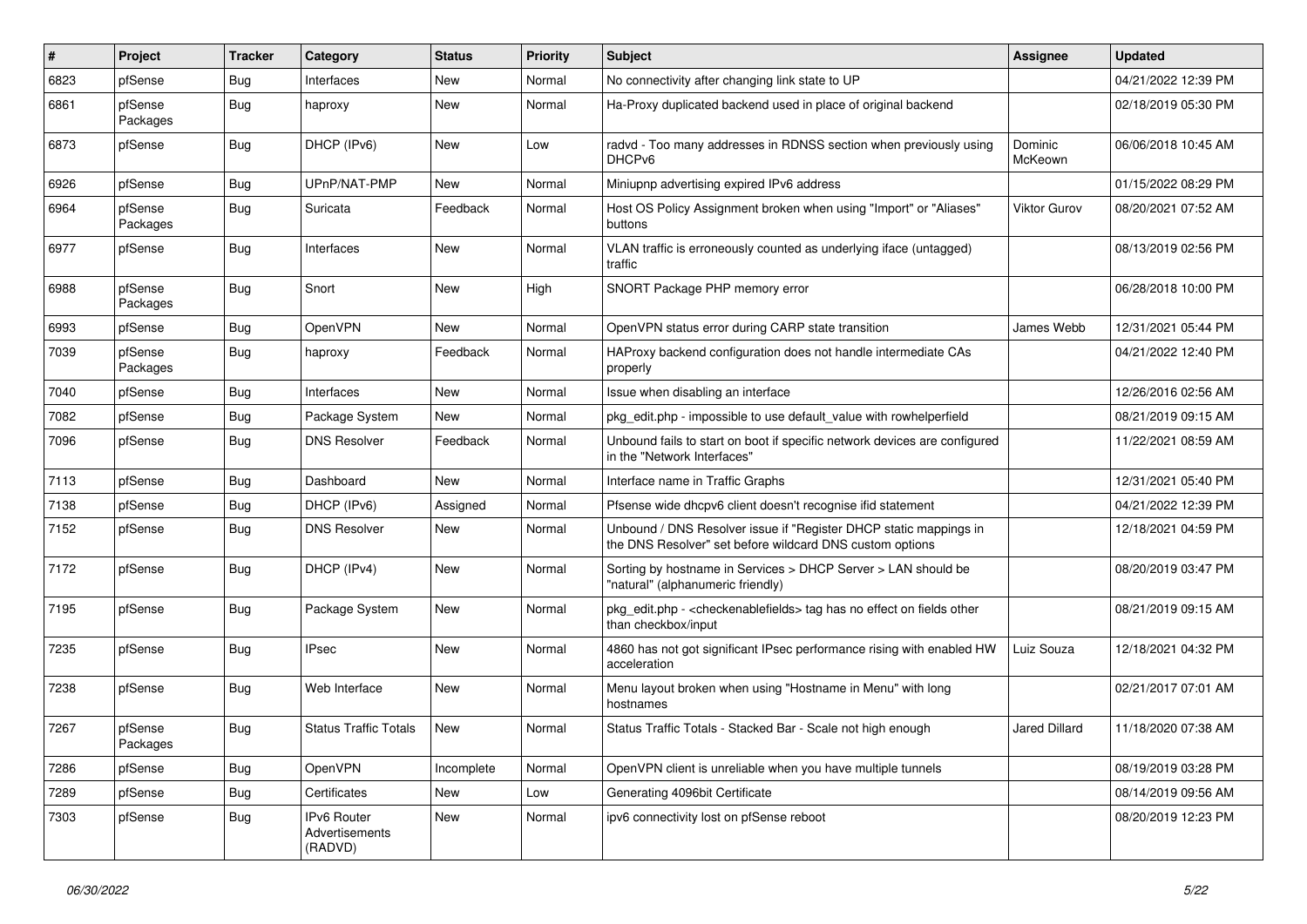| $\vert$ # | Project             | <b>Tracker</b> | Category                                 | <b>Status</b> | <b>Priority</b> | <b>Subject</b>                                                                            | <b>Assignee</b>      | <b>Updated</b>      |
|-----------|---------------------|----------------|------------------------------------------|---------------|-----------------|-------------------------------------------------------------------------------------------|----------------------|---------------------|
| 7314      | pfSense             | Bug            | <b>RRD Graphs</b>                        | New           | Low             | Discrepancy in ntp monitoring view                                                        |                      | 02/24/2017 08:37 PM |
| 7329      | pfSense             | Bug            | <b>DNS Forwarder</b>                     | New           | Low             | <b>DHCP Not Updating DNS</b>                                                              |                      | 01/21/2022 09:16 PM |
| 7352      | pfSense             | Bug            | Routing                                  | New           | Normal          | pfSense IPv6 static route is dumped after a WAN flap                                      |                      | 01/20/2022 09:35 AM |
| 7373      | pfSense             | Bug            | Rules / NAT                              | New           | Normal          | Firewall schedules GUI needs to be redone from scratch                                    |                      | 08/21/2019 08:56 AM |
| 7387      | pfSense             | Bug            | Dashboard                                | New           | Low             | New Traffic Graph in dashboard resets inverted view to normal view                        | Jared Dillard        | 12/11/2021 08:14 PM |
| 7388      | pfSense<br>Packages | Bug            | Suricata                                 | New           | High            | Suricata does not property recognize MTU for PPPOE interfaces                             |                      | 03/15/2017 05:17 AM |
| 7389      | pfSense             | Bug            | <b>Traffic Shaper</b><br>(Limiters)      | In Progress   | Normal          | Limiter does not work with transparent proxy                                              | Luiz Souza           | 02/01/2021 03:31 PM |
| 7400      | pfSense             | Bug            | <b>Traffic Graphs</b>                    | Assigned      | Normal          | Traffic Graphs show bad data on 2.3.3 1                                                   | <b>Jared Dillard</b> | 12/31/2021 05:47 PM |
| 7402      | pfSense             | Bug            | Web Interface                            | New           | Normal          | Inconsistent use of htmlentities validation checks                                        |                      | 03/21/2017 08:58 AM |
| 7403      | pfSense<br>Packages | Bug            | FreeRADIUS                               | New           | Normal          | Captive Portal + freeradius2 + MySQL problems with German Umlaut                          |                      | 03/17/2017 09:12 AM |
| 7420      | pfSense             | Bug            | <b>IPsec</b>                             | <b>New</b>    | Normal          | ipsec status freezing                                                                     |                      | 02/13/2020 09:09 AM |
| 7430      | pfSense             | Bug            | Interfaces                               | New           | Normal          | pfsense-utils.inc - where_is_ipaddr_configured() should account for<br>loopback interface |                      | 08/13/2019 03:48 PM |
| 7453      | pfSense<br>Packages | Bug            | <b>ACME</b>                              | New           | Normal          | DNS-ovh need to save or display consumer key                                              |                      | 04/06/2017 10:54 AM |
| 7462      | pfSense<br>Packages | <b>Bug</b>     | haproxy                                  | New           | Normal          | HAproxy not rebinding properly after WAN DHCP IP change                                   |                      | 01/11/2018 09:15 AM |
| 7476      | pfSense             | Bug            | Logging                                  | <b>New</b>    | Normal          | Dirty buffer used to build log messages?                                                  |                      | 04/17/2017 09:51 PM |
| 7551      | pfSense             | Bug            | Rules / NAT                              | New           | Normal          | Dynamic IPsec endpoints not added to rule set after WAN down/up                           |                      | 05/16/2017 02:26 PM |
| 7553      | pfSense             | Bug            | <b>Captive Portal</b>                    | Confirmed     | Very Low        | Captive portal on a parent interface blocks traffic on VLAN interfaces<br>too             |                      | 08/19/2018 03:15 PM |
| 7589      | pfSense             | Bug            | Diagnostics                              | New           | Normal          | diag edit.php old print info box                                                          |                      | 05/20/2017 05:02 PM |
| 7590      | pfSense             | Bug            | Diagnostics                              | New           | Normal          | diag_edit do not save when nothing to sae (in directory browse view)                      |                      | 05/20/2017 05:04 PM |
| 7648      | pfSense             | Bug            | CARP                                     | New           | Very Low        | SPAN ports on an interface renders CARP HA inoperative                                    |                      | 06/14/2017 09:19 PM |
| 7665      | pfSense             | Bug            | Aliases / Tables                         | New           | Normal          | Host range validation for Aliases is not strict enough                                    |                      | 08/21/2019 11:01 AM |
| 7730      | pfSense             | Bug            | Interfaces                               | New           | High            | 2.3.4_1 greX: loop detected when hit save on filter rules or interfaces                   |                      | 07/27/2017 08:16 AM |
| 7734      | pfSense             | Bug            | DHCP (IPv6)                              | New           | Normal          | Using opton ia pd0 does not renew prefix and prefix get dropped                           |                      | 07/31/2017 03:46 AM |
| 7737      | pfSense             | Bug            | IPv6 Router<br>Advertisements<br>(RADVD) | New           | Normal          | radvd error message                                                                       |                      | 08/13/2019 09:41 AM |
| 7757      | pfSense             | Bug            | Backup / Restore                         | New           | Normal          | Auto Config Backup fails to upload unless Default Gateway is up                           |                      | 08/16/2019 12:47 PM |
| 7779      | pfSense             | <b>Bug</b>     | OpenVPN                                  | New           | Normal          | Traffic crossing a site-to-site OpenVPN tunnel fails to fragment.                         |                      | 06/02/2021 08:26 AM |
| 7788      | pfSense             | Bug            | Dashboard                                | New           | Low             | Irregular updating of widgets like cpu/uptime on system widget.                           |                      | 08/21/2019 09:03 AM |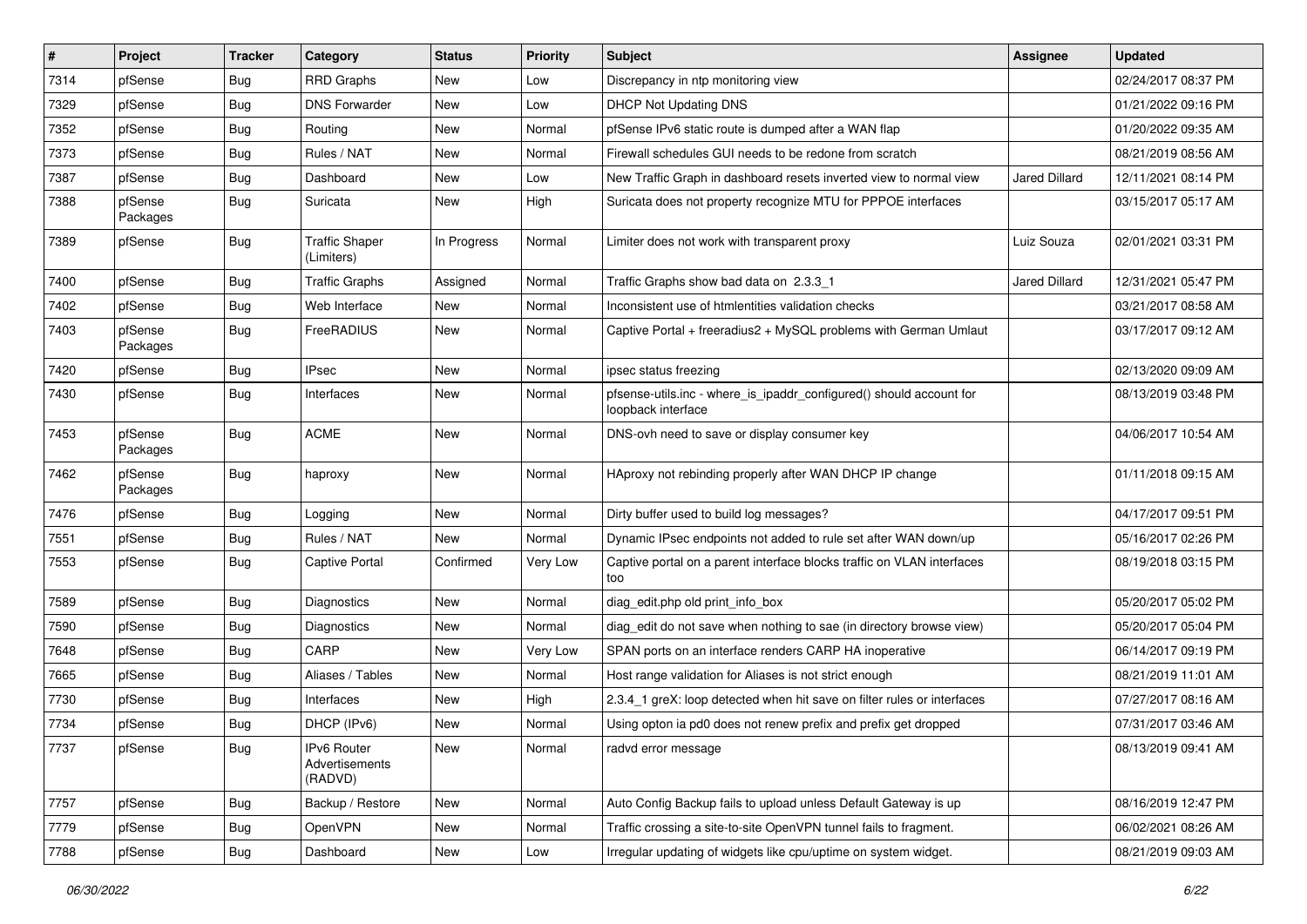| $\sharp$ | Project             | <b>Tracker</b> | Category                            | <b>Status</b>                 | <b>Priority</b> | <b>Subject</b>                                                                                                                    | Assignee          | <b>Updated</b>      |
|----------|---------------------|----------------|-------------------------------------|-------------------------------|-----------------|-----------------------------------------------------------------------------------------------------------------------------------|-------------------|---------------------|
| 7797     | pfSense<br>Packages | Bug            | Squid                               | Feedback                      | Normal          | Squid Reverse Proxy alternating between destinations                                                                              |                   | 04/21/2022 12:40 PM |
| 7821     | pfSense             | Bug            | DHCP (IPv6)                         | New                           | Normal          | GIF does not support broadcast                                                                                                    |                   | 08/29/2017 10:50 AM |
| 7848     | pfSense             | <b>Bug</b>     | <b>Diagnostics</b>                  | New                           | Low             | NDP Table Sort by Expiration Error                                                                                                |                   | 08/26/2019 02:56 PM |
| 7857     | pfSense             | Bug            | Dashboard                           | New                           | Very Low        | Interfaces Widget U/I fails to wrap IPV6 addresses when the string is<br>too wide for the widget                                  |                   | 08/13/2019 09:15 AM |
| 7863     | pfSense             | Bug            | User Manager /<br>Privileges        | New                           | Normal          | The "WebCfg - All pages" permission inclueds the "User - System: Shell<br>account access" even though that is not a WebCofg page. |                   | 09/16/2017 05:13 AM |
| 7899     | pfSense             | <b>Bug</b>     | <b>Traffic Shaper</b><br>(ALTQ)     | New                           | Normal          | a floating 'match' rule on LAN does not put traffic from a broswer on a<br>clientpc into a shaper queue                           |                   | 09/28/2017 09:16 AM |
| 7943     | pfSense             | Bug            | Web Interface                       | New                           | Normal          | CSS Overflow Fix for Drop Down Menus in webConfigurator                                                                           |                   | 11/21/2020 02:54 PM |
| 7954     | pfSense<br>Packages | Bug            | Squid                               | Confirmed                     | Normal          | Package upgrade/reinstall gets stuck on deinstall if the<br>package-provided service is not running                               |                   | 10/18/2017 12:04 PM |
| 7964     | pfSense             | Bug            | Multi-WAN                           | New                           | Normal          | Restart openvpn on gateway switching                                                                                              |                   | 08/19/2019 12:35 PM |
| 7977     | pfSense             | Bug            | Translations                        | New                           | Normal          | English text shown in stead of translated text (Routing - Gateway<br>groups - edit)                                               |                   | 08/21/2019 11:28 AM |
| 7986     | pfSense             | Bug            | Wireless                            | New                           | Normal          | WLAN card no longer properly initialized under 2.4.0                                                                              |                   | 06/19/2020 08:08 AM |
| 7996     | pfSense             | Bug            | Web Interface                       | <b>Pull Request</b><br>Review | Very Low        | Unnecessary link tag in login page                                                                                                | Marcos<br>Mendoza | 06/28/2022 12:01 PM |
| 8004     | pfSense             | Bug            | <b>NAT Reflection</b>               | New                           | Normal          | Error notice for a deleted NAT that had a RULE or an existing NAT<br>which is claimed to have no NAT port                         |                   | 10/24/2017 06:39 PM |
| 8013     | pfSense             | Bug            | <b>IPsec</b>                        | New                           | Normal          | IPsec MSS clamping value shared for IPv4 and IPv6                                                                                 | Luiz Souza        | 10/28/2021 01:37 PM |
| 8050     | pfSense             | <b>Bug</b>     | Interfaces                          | New                           | High            | Enabling bridge while interfaces have link freezes console                                                                        |                   | 11/03/2017 04:38 PM |
| 8066     | pfSense             | Bug            | Routing                             | New                           | Normal          | Static routes not applied when they go out a interface using carp                                                                 |                   | 11/08/2017 02:04 AM |
| 8072     | pfSense             | <b>Bug</b>     | <b>Traffic Shaper</b><br>(Limiters) | New                           | Normal          | Limiter / Queue mask issues?                                                                                                      | Ivor Kreso        | 11/08/2017 07:56 PM |
| 8073     | pfSense             | Bug            | <b>IPsec</b>                        | <b>New</b>                    | Normal          | Traffic inexplicably not going through IPSEC despite (in theory)<br>matching SPs                                                  |                   | 11/09/2017 02:51 AM |
| 8076     | pfSense             | Bug            | Backup / Restore                    | New                           | Normal          | User can easily apply an unusable interface configuration after restore                                                           |                   | 08/14/2019 10:52 AM |
| 8087     | pfSense             | <b>Bug</b>     | Authentication                      | New                           | Normal          | Provide Calling-Station-ID to RADIUS backed VPN connections                                                                       |                   | 06/06/2020 05:36 AM |
| 8089     | pfSense             | <b>Bug</b>     | Interfaces                          | New                           | High            | VLAN page breaks after config restore to new hardware.                                                                            |                   | 11/21/2017 01:38 PM |
| 8095     | pfSense             | <b>Bug</b>     | Translations                        | New                           | Normal          | Unescaped simple quotes break JavaScript features when the French<br>translation is enabled                                       |                   | 08/21/2019 09:06 AM |
| 8100     | pfSense             | <b>Bug</b>     | CARP                                | New                           | Normal          | pfsync Initially Deletes States on Primary for Connections Established<br>through Secondary                                       | Luiz Souza        | 02/08/2022 12:59 PM |
| 8113     | pfSense             | <b>Bug</b>     | Interfaces                          | New                           | Normal          | MTU setting on bridge, openvpn clients ignored                                                                                    |                   | 12/31/2021 05:55 PM |
| 8122     | pfSense             | <b>Bug</b>     | OpenVPN                             | New                           | Normal          | openvpn client is unable to use OTP (temporary) passwords                                                                         |                   | 04/16/2018 09:28 AM |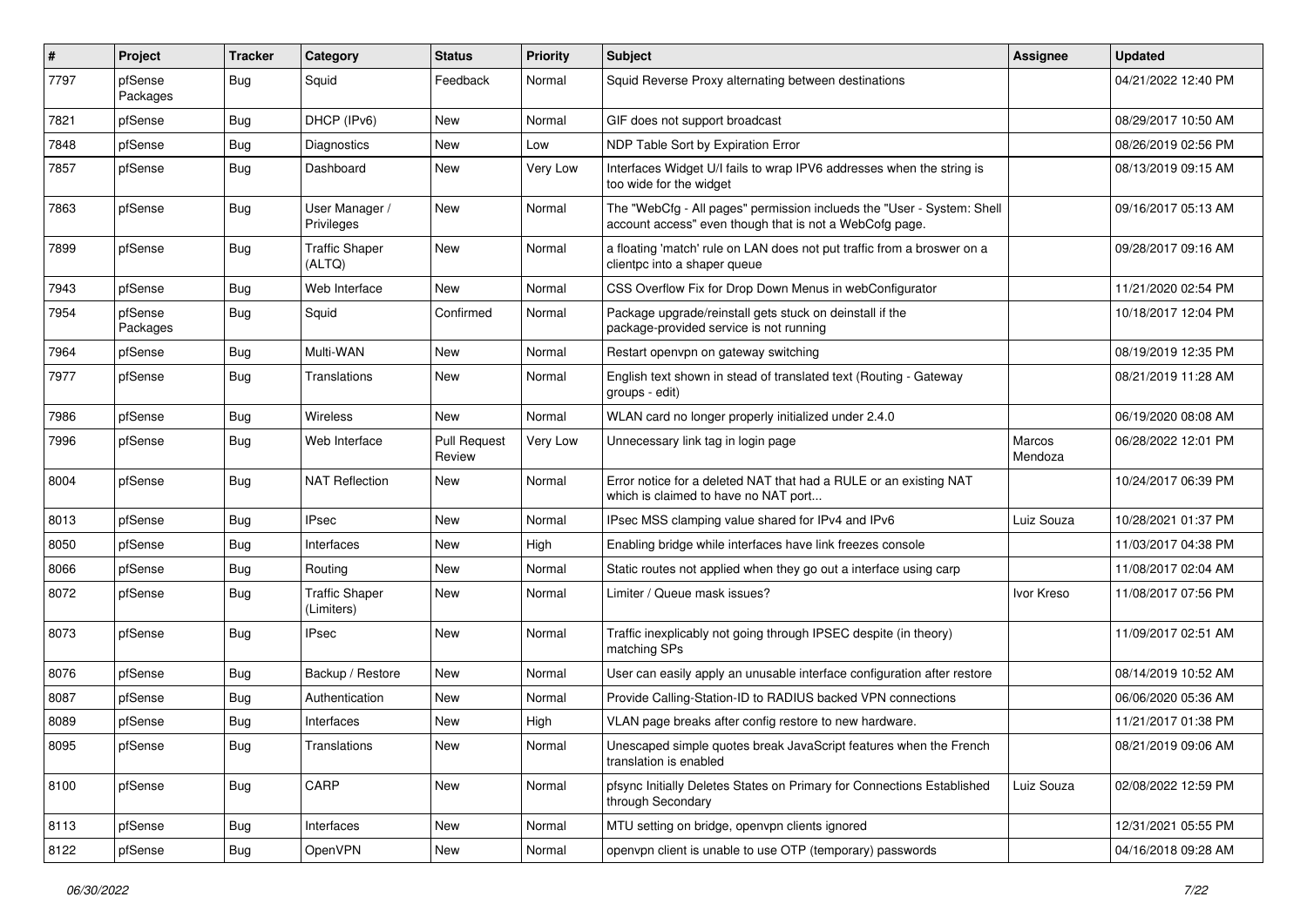| $\#$ | Project             | <b>Tracker</b> | Category                        | <b>Status</b> | <b>Priority</b> | <b>Subject</b>                                                                                                                                                                | Assignee       | <b>Updated</b>      |
|------|---------------------|----------------|---------------------------------|---------------|-----------------|-------------------------------------------------------------------------------------------------------------------------------------------------------------------------------|----------------|---------------------|
| 8130 | pfSense             | Bug            | <b>Traffic Graphs</b>           | New           | Normal          | Status - Monitoring - Area chart displays traffic data differently than Line<br>or Bar charts                                                                                 |                | 11/26/2017 01:40 PM |
| 8157 | pfSense             | <b>Bug</b>     | Dashboard                       | New           | <b>Very Low</b> | Traffic Graph clutter from time to time                                                                                                                                       |                | 12/03/2017 06:40 AM |
| 8158 | pfSense             | <b>Bug</b>     | Interfaces                      | New           | High            | IPv6 Track Interface issue with more than one WAN-Gateway and a<br>number of internal interfaces at least track interface from one interface<br>does not work on regular base |                | 12/03/2017 09:00 AM |
| 8176 | pfSense             | <b>Bug</b>     | Package System                  | New           | Normal          | /schema/packages.dtd -- referenced in *xml, but missing?                                                                                                                      |                | 12/09/2017 06:52 PM |
| 8177 | pfSense             | Bug            | Package System                  | New           | Normal          | "/xsl/package.xsl" is referenced in package XML files but not on the<br>firewall                                                                                              |                | 08/14/2019 09:56 AM |
| 8179 | pfSense             | <b>Bug</b>     | DHCP (IPv4)                     | Feedback      | Normal          | Incorrect reverse DNS zone in DHCP server config for non-octet-aligned<br>subnet mask                                                                                         | Renato Botelho | 02/09/2022 11:17 PM |
| 8180 | pfSense<br>Packages | Bug            | syslog-ng                       | New           | Normal          | syslog-ng default log file                                                                                                                                                    |                | 01/16/2018 12:53 PM |
| 8192 | pfSense             | <b>Bug</b>     | Gateway Monitoring              | New           | Low             | dpinger - Change in ISP link-local IPv6 address drops connectivity                                                                                                            | Luiz Souza     | 11/05/2020 07:31 AM |
| 8197 | pfSense<br>Packages | <b>Bug</b>     | <b>BIND</b>                     | New           | Normal          | BIND UI fails to properly update zone with inline DNSSEC signing<br>enabled                                                                                                   |                | 02/18/2019 05:23 PM |
| 8207 | pfSense             | <b>Bug</b>     | <b>Operating System</b>         | New           | Normal          | 2.4 cannot boot as a Xen VM with more than 7 NICs                                                                                                                             |                | 06/25/2022 05:42 PM |
| 8213 | pfSense<br>Packages | <b>Bug</b>     | haproxy                         | New           | Normal          | acl src file not populated from alias                                                                                                                                         |                | 12/21/2017 02:02 PM |
| 8229 | pfSense<br>Packages | <b>Bug</b>     | syslog-ng                       | New           | Normal          | syslog-ng stops parsing logs after logrotate run                                                                                                                              |                | 01/26/2018 12:00 PM |
| 8233 | pfSense             | Bug            | <b>NAT Reflection</b>           | New           | Very Low        | NAT reflection back to originating host broken when using FQDN-based<br>IP aliases                                                                                            |                | 08/21/2019 10:53 AM |
| 8251 | pfSense<br>Packages | Bug            | FreeRADIUS                      | Feedback      | Normal          | Captiveportal + FreeRadius "Last activity" resets to Session start                                                                                                            |                | 08/13/2019 11:10 AM |
| 8263 | pfSense             | <b>Bug</b>     | <b>Traffic Shaper</b><br>(ALTQ) | New           | Normal          | Cannot create a nonlinear `Link Share` service curve because of: "the<br>sum of the child bandwidth higher than parent"                                                       |                | 11/05/2020 07:31 AM |
| 8264 | pfSense<br>Packages | Bug            | FreeRADIUS                      | New           | Normal          | Radiusd restart on WAN change results in freeradius not running (and<br>possible solution)                                                                                    |                | 04/21/2022 12:39 PM |
| 8285 | pfSense             | Bug            | Web Interface                   | <b>New</b>    | Normal          | Actions on stale data may result in catastrophic results                                                                                                                      |                | 01/16/2018 08:08 PM |
| 8295 | pfSense<br>Packages | <b>Bug</b>     | syslog-ng                       | New           | Normal          | syslog-ng logrotates tls files                                                                                                                                                |                | 02/14/2018 06:12 AM |
| 8313 | pfSense             | Bug            | Notifications                   | New           | Normal          | STARTTLS auto detection not working                                                                                                                                           |                | 04/21/2022 12:39 PM |
| 8315 | pfSense<br>Packages | Bug            | Mail report                     | Feedback      | Normal          | Mail Report mail_report_send() behavior different than<br>notify_via_smtp()                                                                                                   | Jim Pingle     | 09/24/2019 10:12 AM |
| 8324 | pfSense             | <b>Bug</b>     | Hardware / Drivers              | New           | Normal          | bxe cards require promisc for OSPF                                                                                                                                            | Luiz Souza     | 05/25/2020 03:19 PM |
| 8325 | pfSense             | <b>Bug</b>     | UPnP/NAT-PMP                    | New           | Normal          | UPnP not available for pppoe-Clients                                                                                                                                          |                | 11/15/2020 10:33 AM |
| 8335 | pfSense             | <b>Bug</b>     | <b>LAGG Interfaces</b>          | New           | Normal          | System hang with LACP downlink to UniFi switch                                                                                                                                |                | 08/21/2019 11:18 AM |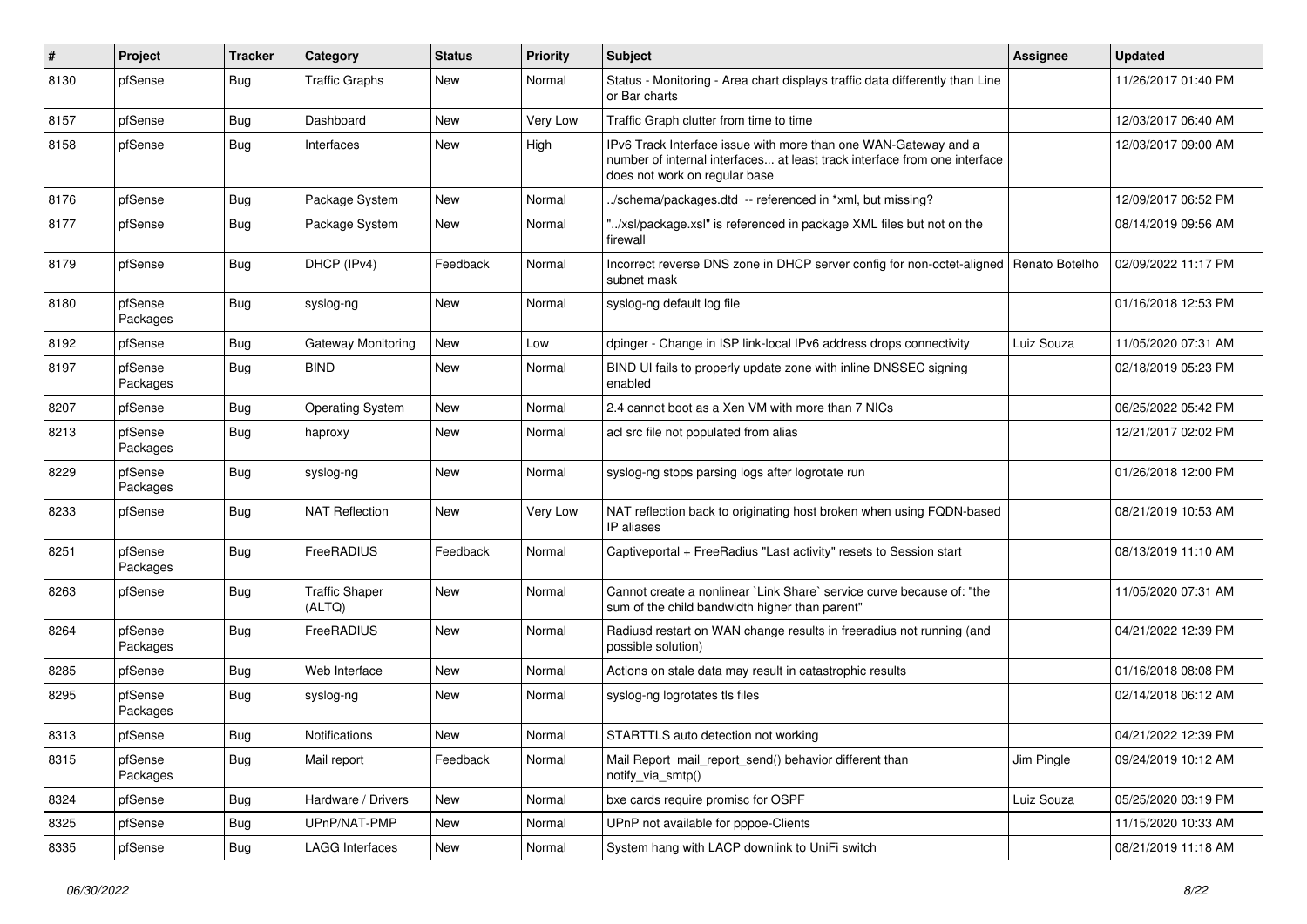| ∦    | Project             | <b>Tracker</b> | Category              | <b>Status</b> | <b>Priority</b> | <b>Subject</b>                                                                                                          | Assignee   | <b>Updated</b>      |
|------|---------------------|----------------|-----------------------|---------------|-----------------|-------------------------------------------------------------------------------------------------------------------------|------------|---------------------|
| 8343 | pfSense             | <b>Bug</b>     | Gateways              | New           | Normal          | Gateway Routes (Default Routes) not removed in Kernel when removed<br>from GUI                                          |            | 05/14/2020 01:22 AM |
| 8380 | pfSense             | <b>Bug</b>     | OpenVPN               | New           | Normal          | OpenVPN RADIUS password length is not constant                                                                          | Jim Pingle | 07/17/2020 11:46 AM |
| 8401 | pfSense             | Bug            | Installer             | New           | Normal          | Issues related to keys representing alphabetic characters specific to<br>Scandinavian languages and to some other keys. |            | 03/30/2018 11:06 AM |
| 8406 | pfSense             | <b>Bug</b>     | <b>Dynamic DNS</b>    | New           | Normal          | DDNS IPV6 Cloudflare Client does not detect PPOE address                                                                |            | 03/31/2018 11:56 AM |
| 8419 | pfSense             | Bug            | Web Interface         | New           | Normal          | webgui, when menubar is fixed to the top of the screen, the last items of<br>long menus cannot be seen/used.            |            | 07/19/2018 03:10 PM |
| 8432 | pfSense             | Bug            | <b>Dynamic DNS</b>    | New           | Normal          | Dynamic DNS Client gives an error that it can't find IPv6 address when<br>WAN interface is a LAGG                       |            | 09/17/2020 05:23 AM |
| 8435 | pfSense             | Bug            | Interfaces            | New           | Normal          | DHCPv6 unusable in certain circumstances (US AT&T Fiber, etc.)                                                          |            | 08/14/2019 10:52 AM |
| 8438 | pfSense<br>Packages | Bug            | haproxy               | New           | High            | haproxy: can't use ACL for cert with http-response actions                                                              |            | 05/24/2018 01:12 PM |
| 8454 | pfSense<br>Packages | Bug            | arpwatch              | New           | Very Low        | Arpwatch package break email notifications from other sources                                                           |            | 06/23/2022 07:49 PM |
| 8464 | pfSense             | Bug            | Wireless              | New           | Very Low        | Wireless USB card does not connect to WiFi automatically after<br>reboot/halt                                           |            | 06/19/2020 03:44 AM |
| 8500 | pfSense             | <b>Bug</b>     | <b>Dynamic DNS</b>    | New           | Low             | Incorrect categorization of status/info messages from phpDynDNS                                                         |            | 08/16/2019 12:50 PM |
| 8502 | pfSense             | <b>Bug</b>     | Web Interface         | Confirmed     | Low             | main (top) menu items do not drop down in some cases                                                                    |            | 07/06/2020 02:39 PM |
| 8512 | pfSense             | <b>Bug</b>     | <b>PPP</b> Interfaces | New           | Normal          | PPPoE reconnect fails after interface flap                                                                              |            | 08/20/2019 10:06 AM |
| 8513 | pfSense<br>Packages | Bug            | <b>FreeRADIUS</b>     | New           | High            | Freeradius 3.x Idap problem                                                                                             |            | 02/18/2019 05:22 PM |
| 8516 | pfSense<br>Packages | <b>Bug</b>     | FreeRADIUS            | New           | Normal          | FreeRADIUS requires settings re-saved after pfSense upgrade                                                             | Jim Pingle | 12/31/2021 05:58 PM |
| 8526 | pfSense             | <b>Bug</b>     | Interfaces            | New           | Normal          | DHCP client ignores server replies when 802.1g tagging is used                                                          |            | 08/14/2019 10:52 AM |
| 8560 | pfSense<br>Packages | Bug            | <b>ACME</b>           | New           | Normal          | ACME: can't update DNS records in DNSMadeEasy registar for several<br>domains with different API keys/ids               |            | 06/08/2018 01:28 PM |
| 8566 | pfSense             | Bug            | CARP                  | New           | Normal          | Wrong IPv6 source in NS request in case using of IPv6 alias                                                             |            | 06/12/2018 01:26 PM |
| 8567 | pfSense             | Bug            | CARP                  | <b>New</b>    | Normal          | Using IPv6 VIP alias for services may affect CARP IPv6 VIP work                                                         |            | 06/12/2018 01:26 PM |
| 8570 | pfSense             | Bug            | <b>XML Parser</b>     | New           | Normal          | Empty (dn)shaper config gets populated with newline                                                                     |            | 08/20/2019 02:45 PM |
| 8576 | pfSense             | Bug            | Rules / NAT           | Feedback      | Low             | pfSense stops passing traffic after some time when using Outbound<br>NAT pool w/ Sticky Address                         |            | 10/28/2021 01:47 PM |
| 8589 | pfSense<br>Packages | Bug            | FreeRADIUS            | New           | Normal          | FreeRadius 0.15.5_2 ignoring tunnelled-reply=no                                                                         |            | 02/18/2019 03:40 PM |
| 8611 | pfSense             | <b>Bug</b>     | Interfaces            | In Progress   | Normal          | unable to receive IPv6 RA's on SG-1000, default route lost                                                              | Luiz Souza | 02/01/2021 03:31 PM |
| 8614 | pfSense             | <b>Bug</b>     | DHCP (IPv4)           | New           | Normal          | Cannot remove Additional BOOTP/DHCP Options                                                                             |            | 08/21/2019 09:15 AM |
| 8686 | pfSense             | <b>Bug</b>     | <b>IPsec</b>          | New           | Normal          | IPsec VTI: Assigned interface firewall rules are never parsed                                                           |            | 02/10/2021 12:15 PM |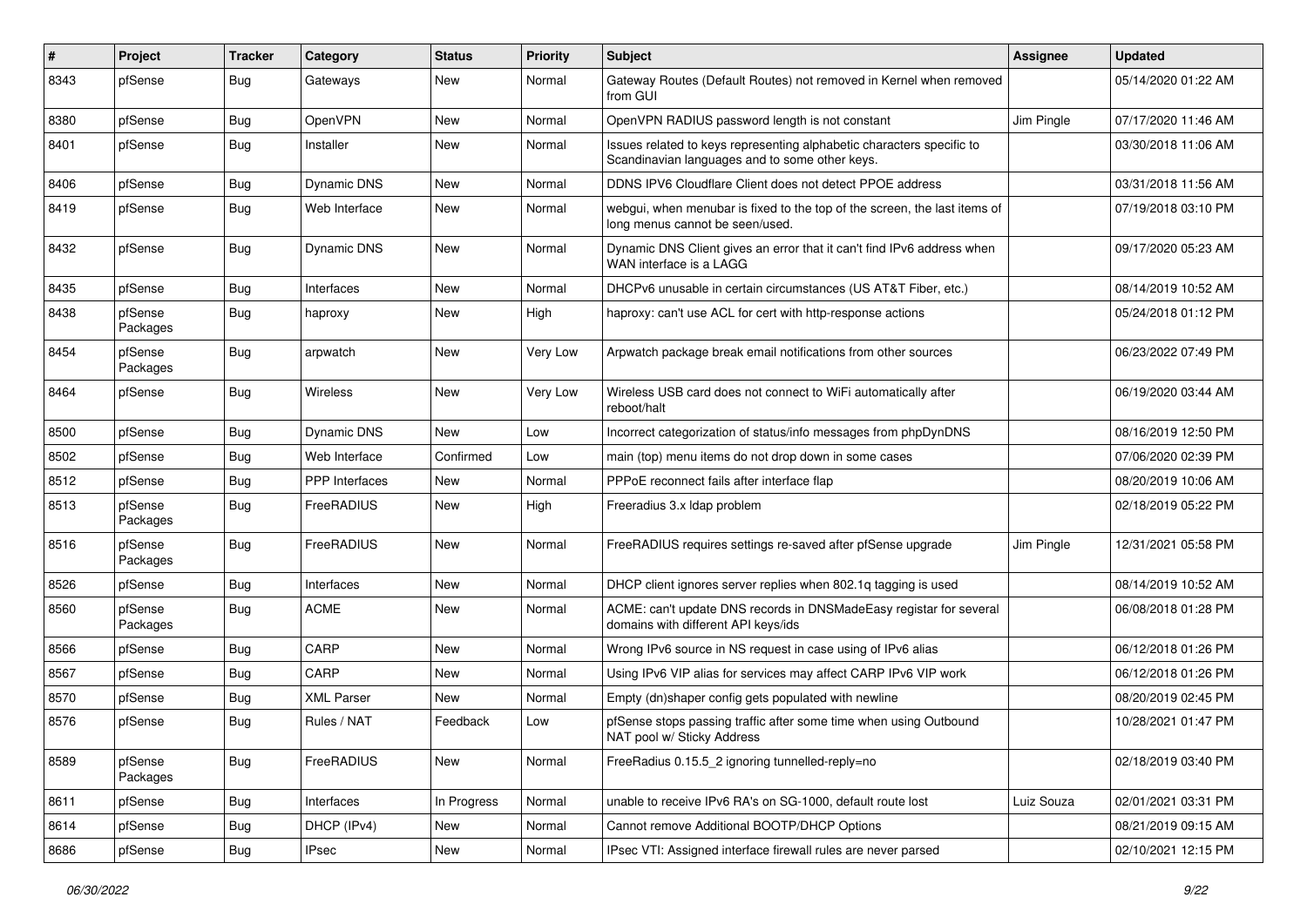| #    | Project             | <b>Tracker</b> | Category                                 | <b>Status</b> | <b>Priority</b> | Subject                                                                                                                                 | Assignee     | <b>Updated</b>      |
|------|---------------------|----------------|------------------------------------------|---------------|-----------------|-----------------------------------------------------------------------------------------------------------------------------------------|--------------|---------------------|
| 8705 | pfSense<br>Packages | Bug            | syslog-ng                                | New           | Normal          | Syslog-NG error in latest snapshot                                                                                                      |              | 07/27/2018 10:17 AM |
| 8711 | pfSense             | Bug            | <b>IGMP Proxy</b>                        | New           | Normal          | igmpproxy with PPPoE Interfaces                                                                                                         |              | 07/28/2018 09:21 AM |
| 8752 | pfSense<br>Packages | Bug            | squidguard                               | New           | Normal          | For SquidGuard in "Common ACL" menu "Target Rules List" "access"<br>option always stays with default value '---' for my Target category |              | 08/06/2018 05:53 AM |
| 8770 | pfSense             | Bug            | Interfaces                               | New           | Normal          | QinQ interfaces always show as active                                                                                                   |              | 02/01/2020 09:47 AM |
| 8804 | pfSense             | <b>Bug</b>     | PPP Interfaces                           | New           | Normal          | Netgate SG-1000 PPPoE Keepalives not prioritized, internet drops                                                                        |              | 08/20/2019 10:06 AM |
| 8815 | pfSense             | <b>Bug</b>     | Interfaces                               | New           | Normal          | IP addresses are removed from interfaces when link is lost and either<br>IPv4 or IPv6 is dynamic                                        | Luiz Souza   | 07/21/2021 07:49 AM |
| 8820 | pfSense             | Bug            | Rules / NAT                              | New           | Low             | System/Advanced/Misc - "Do not kill connections when schedule<br>expires" UN-checked still leaves existing connections open.            |              | 07/28/2020 10:59 AM |
| 8827 | pfSense<br>Packages | Bug            | squidguard                               | New           | Normal          | Squidguard: ACL redirect modes 'redirect' and 'err page' send<br>unresolvable URLs to the client.                                       | Viktor Gurov | 12/21/2021 05:49 AM |
| 8831 | pfSense             | <b>Bug</b>     | IPv6 Router<br>Advertisements<br>(RADVD) | New           | Very High       | Radvd causes latency spikes                                                                                                             |              | 04/19/2021 04:51 AM |
| 8846 | pfSense             | Bug            | Gateways                                 | New           | Low             | Misleading gateway error message adding/editing static routes using a<br>disabled interface                                             |              | 08/21/2019 11:29 AM |
| 8882 | pfSense             | Bug            | Interfaces                               | Incomplete    | Normal          | Interface assignments lost on reboot                                                                                                    |              | 02/17/2022 02:24 PM |
| 8902 | pfSense<br>Packages | <b>Bug</b>     | haproxy                                  | New           | Normal          | HAproxy package not use custom DNS for lookup on apply new config                                                                       |              | 09/16/2018 08:16 AM |
| 8909 | pfSense<br>Packages | <b>Bug</b>     | Tinc                                     | <b>New</b>    | Normal          | tinc package makes /rc.newwanip looping forever                                                                                         |              | 08/13/2019 09:25 AM |
| 8963 | pfSense             | <b>Bug</b>     | <b>Traffic Shaper</b><br>(Limiters)      | <b>New</b>    | Normal          | 2.4.4 Limiters don't work after CARP fail-over                                                                                          |              | 12/10/2018 06:40 AM |
| 8964 | pfSense             | Bug            | <b>IPsec</b>                             | New           | High            | IPsec async cryptography advanced setting - TCP traffic not passing<br>through                                                          | Luiz Souza   | 12/08/2020 12:09 PM |
| 9012 | pfSense<br>Packages | Bug            | Squid                                    | New           | Very Low        | Captive Portal authentication in Squid Proxy Server does not work                                                                       |              | 10/12/2019 05:06 AM |
| 9024 | pfSense             | <b>Bug</b>     | <b>Traffic Shaper</b><br>(Limiters)      | Feedback      | Normal          | Ping packet loss under load when using limiters                                                                                         |              | 05/12/2022 11:55 AM |
| 9025 | pfSense<br>Packages | <b>Bug</b>     | squidguard                               | New           | Normal          | SquidGard + Target categories                                                                                                           |              | 10/08/2018 01:00 AM |
| 9035 | pfSense             | <b>Bug</b>     | Rules / NAT                              | New           | Normal          | Inactive Interfaces are Hidden in Firewall Rules                                                                                        |              | 08/14/2019 12:39 PM |
| 9037 | pfSense             | Bug            | <b>DNS Resolver</b>                      | New           | Normal          | Unbound not logging to syslog after reboot                                                                                              |              | 10/12/2018 05:09 AM |
| 9079 | pfSense<br>Packages | <b>Bug</b>     | ntop                                     | New           | Normal          | High CPU usage of ntopng even during IDLE and no network traffic                                                                        |              | 12/16/2018 02:40 PM |
| 9087 | pfSense             | <b>Bug</b>     | <b>Traffic Graphs</b>                    | New           | Normal          | Traffic Graph Widget Legend Not Updating                                                                                                |              | 08/14/2019 12:38 PM |
| 9094 | pfSense             | <b>Bug</b>     | Hardware / Drivers                       | Assigned      | Normal          | MBT console settings are not forced to video console                                                                                    |              | 11/07/2018 10:23 AM |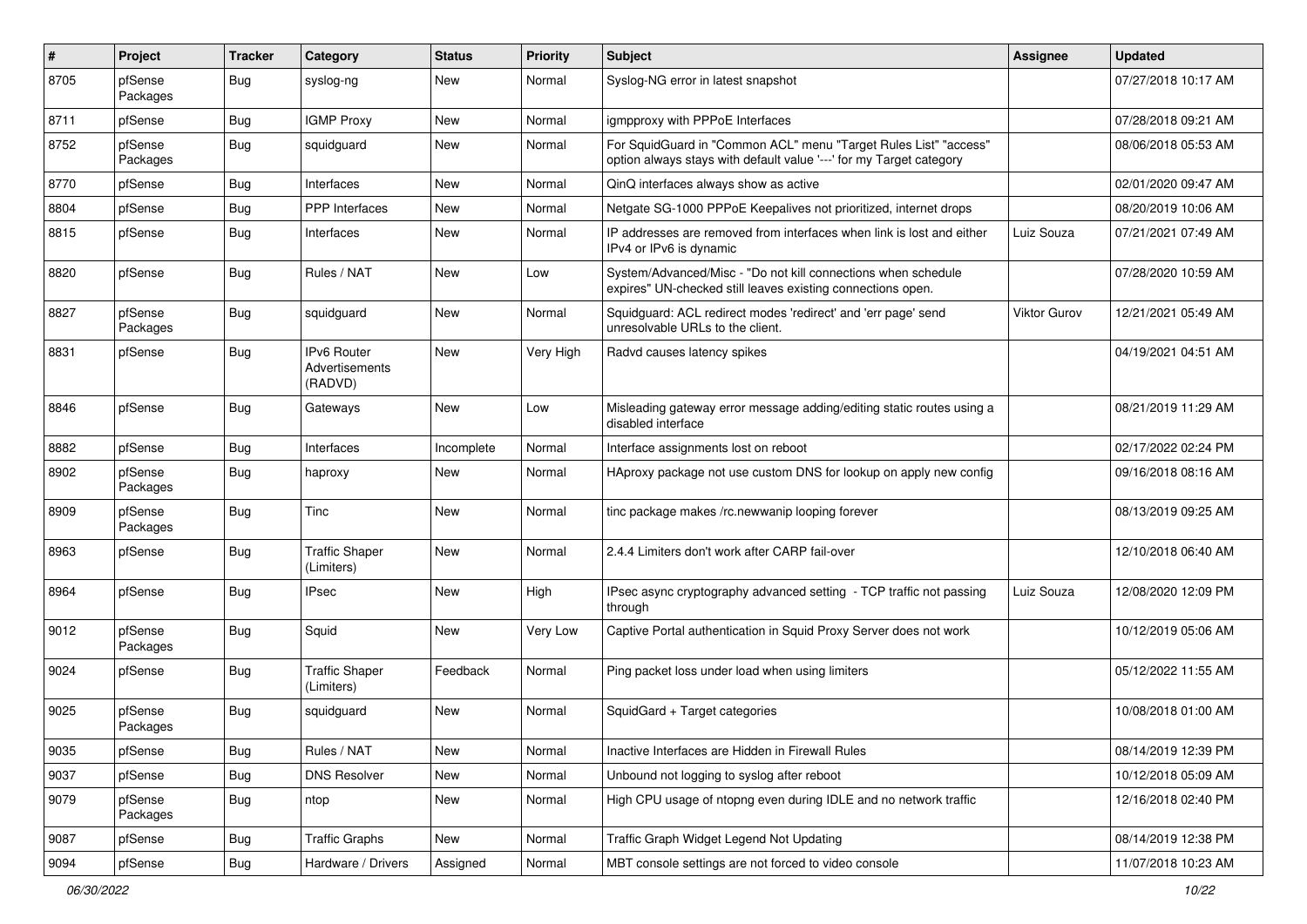| $\sharp$ | Project             | <b>Tracker</b> | Category               | <b>Status</b> | <b>Priority</b> | <b>Subject</b>                                                                                        | <b>Assignee</b> | <b>Updated</b>      |
|----------|---------------------|----------------|------------------------|---------------|-----------------|-------------------------------------------------------------------------------------------------------|-----------------|---------------------|
| 9101     | pfSense             | <b>Bug</b>     | <b>Traffic Graphs</b>  | New           | Normal          | Traffic Graphs/Dashboard Slows Downloads Being Performed by the<br>Same Firefox Browser               |                 | 08/21/2019 09:18 AM |
| 9123     | pfSense             | Bug            | Interfaces             | Feedback      | Very High       | Adding/configuring vlan on ixl-devices causes ag add macvlan err -53,<br>ag error 14                  | Luiz Souza      | 05/16/2022 07:57 AM |
| 9136     | pfSense             | Bug            | DHCP (IPv6)            | New           | High            | IPv6 Tracking Interfaces Lose IPv6 Address in Certain Cases                                           |                 | 04/21/2022 12:39 PM |
| 9138     | pfSense<br>Packages | Bug            | Telegraf               | New           | Normal          | telegraf: add section for custom config lines                                                         |                 | 02/18/2019 03:36 PM |
| 9139     | pfSense<br>Packages | Bug            | Telegraf               | New           | Normal          | telegraf: add ping for default gateway(s)                                                             |                 | 05/21/2020 04:23 PM |
| 9140     | pfSense             | Bug            | Logging                | New           | Very Low        | Unexpected rule can be displayed when looking up filter log entry with<br>multiple matching rules     |                 | 08/19/2019 02:56 PM |
| 9143     | pfSense<br>Packages | Bug            | ntop                   | <b>New</b>    | Normal          | ntopng not displaying values in historical correctly                                                  |                 | 11/22/2018 07:24 AM |
| 9149     | pfSense             | <b>Bug</b>     | Package System         | New           | Low             | Continued issues with /tmp and /var in RAM on 2.4                                                     |                 | 11/24/2018 11:56 AM |
| 9167     | pfSense             | <b>Bug</b>     | Rules / NAT            | New           | Normal          | Some Important ICMPv6 Traffic Not Allowed by Default Rules                                            |                 | 08/14/2019 01:00 PM |
| 9179     | pfSense             | Bug            | <b>NAT Reflection</b>  | New           | Normal          | NAT reflection fix implemented for #8604 is causing WebUI and<br>XMLRPC to fail on slave              |                 | 03/27/2020 08:01 PM |
| 9183     | pfSense             | Bug            | <b>LAGG Interfaces</b> | New           | Very Low        | OpenVPN Lagg Interface not working after restart or new start                                         |                 | 08/21/2019 11:17 AM |
| 9192     | pfSense             | Bug            | PPP Interfaces         | New           | Normal          | PPPoE daemon selects wrong interface                                                                  |                 | 08/20/2019 10:05 AM |
| 9229     | pfSense<br>Packages | Bug            | Tinc                   | New           | Normal          | Tinc package: no way of specifying multiple critical configuration<br>parameters from web interface   |                 | 08/13/2019 09:25 AM |
| 9241     | pfSense             | Bug            | Interfaces             | New           | Normal          | Ethernet link cycles up/down if "auto-negotiate" is explicitly selected in<br>interface configuration |                 | 12/31/2018 08:36 PM |
| 9247     | pfSense<br>Packages | <b>Bug</b>     | haproxy                | New           | Low             | HAProxy multiple server selection on stats pages doesn't work                                         |                 | 01/02/2019 04:44 PM |
| 9261     | pfSense<br>Packages | Bug            | haproxy                | New           | Normal          | haproxy GUI failure                                                                                   |                 | 01/08/2019 12:41 PM |
| 9286     | pfSense<br>Packages | <b>Bug</b>     | squidguard             | New           | Normal          | squidGuard - Unable to change IP for sgerror.php URL in configuration                                 |                 | 11/13/2019 10:07 AM |
| 9295     | pfSense             | Bug            | PPPoE Server           | <b>New</b>    | Very High       | IPv6 PD does not work with PPPOE (Server & Client)                                                    |                 | 05/15/2022 10:53 AM |
| 9296     | pfSense             | Bug            | Aliases / Tables       | Confirmed     | Low             | Alias content is sometimes incomplete when mixing FQDN and IP<br>address                              | Reid Linnemann  | 06/18/2022 03:12 PM |
| 9335     | pfSense<br>Packages | <b>Bug</b>     | haproxy                | Feedback      | Normal          | Stored XSS in HAProxy / haproxy_listeners_edit.php                                                    | Jim Pingle      | 02/18/2019 09:35 AM |
| 9337     | pfSense<br>Packages | <b>Bug</b>     | Telegraf               | New           | Normal          | Telegraf ping input fails                                                                             |                 | 02/18/2019 10:40 AM |
| 9338     | pfSense             | <b>Bug</b>     | <b>IGMP Proxy</b>      | New           | Normal          | igmpproxy ignoring downstream vlan interface                                                          |                 | 02/22/2019 03:48 AM |
| 9343     | pfSense             | <b>Bug</b>     | DHCP (IPv4)            | New           | Normal          | diag_arp.php times out with large DHCPD leases table                                                  |                 | 08/14/2019 01:19 PM |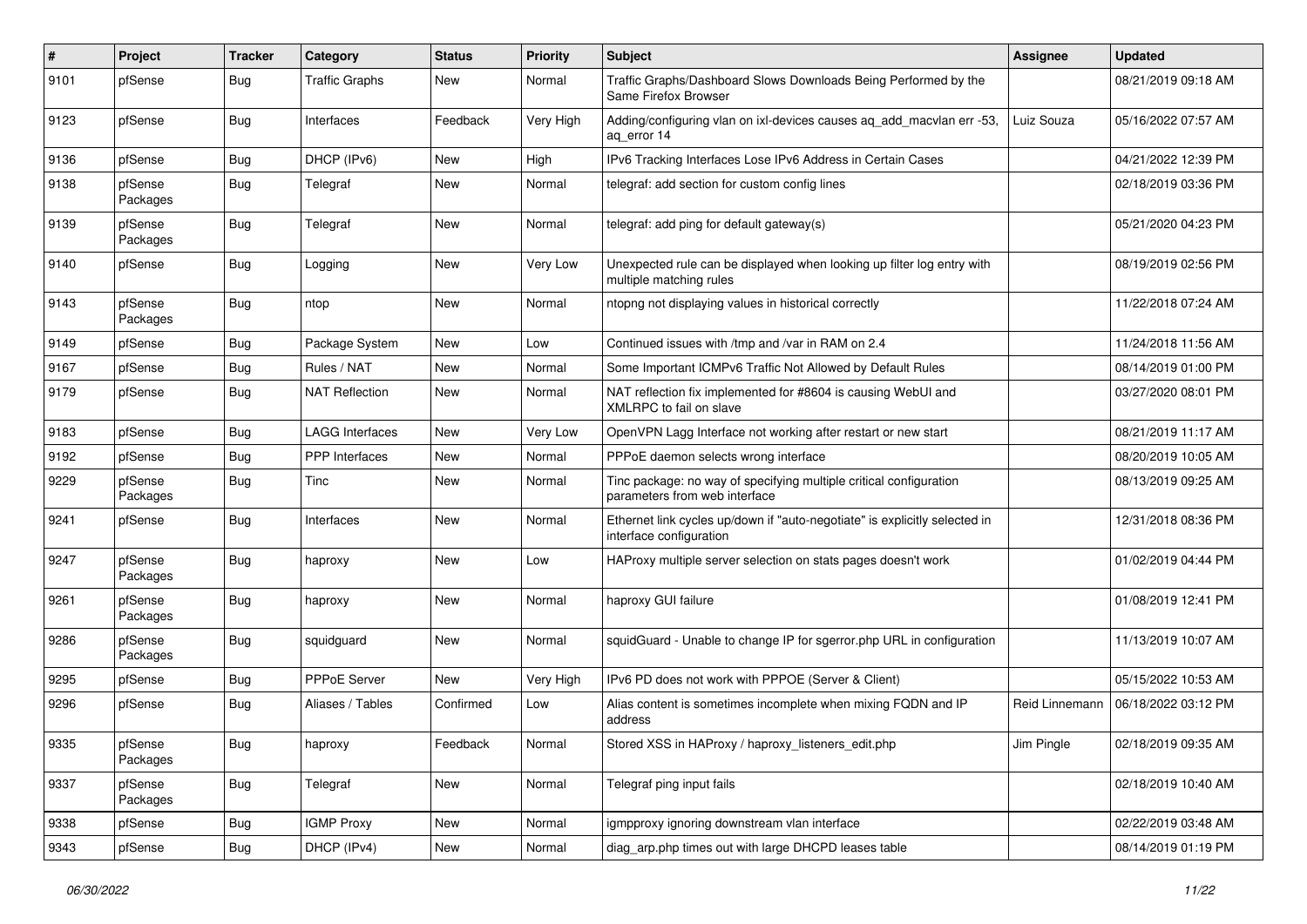| #    | Project             | <b>Tracker</b> | Category                     | <b>Status</b> | <b>Priority</b> | <b>Subject</b>                                                                                                       | <b>Assignee</b>       | <b>Updated</b>      |
|------|---------------------|----------------|------------------------------|---------------|-----------------|----------------------------------------------------------------------------------------------------------------------|-----------------------|---------------------|
| 9344 | pfSense             | <b>Bug</b>     | Translations                 | New           | Normal          | OpenVPN click NCP Algorithms will always go to DH Parameters<br>website(in Chinese-Taiwan)                           |                       | 10/21/2021 03:48 AM |
| 9348 | pfSense<br>Packages | <b>Bug</b>     | <b>ACME</b>                  | New           | Normal          | Results of Acme certificate issuance/renewal are not properly formatted                                              |                       | 02/22/2019 12:08 PM |
| 9349 | pfSense             | <b>Bug</b>     | <b>IPsec</b>                 | Confirmed     | Normal          | IPSec service start/stop/restart fails after settings change                                                         | Markus<br>Stockhausen | 10/30/2020 01:33 PM |
| 9353 | pfSense             | <b>Bug</b>     | Dashboard                    | New           | Low             | PHPSession errors from limited access to dashboard and widgets                                                       |                       | 10/06/2020 09:31 AM |
| 9384 | pfSense             | <b>Bug</b>     | Interfaces                   | Confirmed     | Normal          | devd putting "\$" before variable contents when using single quotes                                                  |                       | 04/21/2022 12:39 PM |
| 9453 | pfSense             | <b>Bug</b>     | LAGG Interfaces              | New           | Normal          | VLAN Interfaces on LAGG get orphaned at boot                                                                         |                       | 08/21/2019 11:16 AM |
| 9485 | pfSense             | <b>Bug</b>     | User Manager /<br>Privileges | <b>New</b>    | Normal          | password match error on system usermanager causes Group<br>membership to be reset.                                   |                       | 04/26/2019 08:52 AM |
| 9486 | pfSense<br>Packages | <b>Bug</b>     | softflowd                    | New           | Very Low        | ifindex values used for softflowd are incorrect                                                                      |                       | 08/14/2019 02:30 PM |
| 9495 | pfSense<br>Packages | <b>Bug</b>     | AWS VPC                      | <b>New</b>    | Normal          | AWS VPC VPN wizard produces incorrect config (SHA256 should be<br>SHA <sub>1</sub> )                                 |                       | 08/19/2019 02:45 PM |
| 9497 | pfSense<br>Packages | <b>Bug</b>     | AWS VPC                      | <b>New</b>    | Normal          | AWS VPN Wizard: WebGUI times out.                                                                                    |                       | 11/13/2019 10:07 AM |
| 9500 | pfSense<br>Packages | <b>Bug</b>     | haproxy                      | <b>New</b>    | Normal          | HAproxy does not delete non-applicable action config                                                                 |                       | 01/18/2022 06:28 AM |
| 9504 | pfSense             | Bug            | <b>Dynamic DNS</b>           | New           | Normal          | Multiple Dynamic DNS update notifications for the same interface, not<br>differentiated by the hostname              |                       | 05/07/2019 07:46 AM |
| 9537 | pfSense<br>Packages | <b>Bug</b>     | <b>Status Traffic Totals</b> | New           | Normal          | One month offset in displayed data between time changes                                                              | <b>Jared Dillard</b>  | 05/01/2020 08:27 AM |
| 9566 | pfSense             | <b>Bug</b>     | <b>Traffic Graphs</b>        | <b>New</b>    | Normal          | Traffic graph displays traffic incorrectly                                                                           |                       | 11/18/2019 07:54 AM |
| 9568 | pfSense<br>Packages | <b>Bug</b>     | Squid                        | New           | Normal          | UFSSwapDir::openLog: Failed to open swap log.                                                                        |                       | 05/29/2019 09:18 PM |
| 9585 | pfSense             | Bug            | Interfaces                   | New           | Normal          | 6RD: Unable to reach hosts on within same 6rd-domain                                                                 |                       | 08/14/2019 02:39 PM |
| 9626 | pfSense             | <b>Bug</b>     | Web Interface                | New           | Normal          | When deny write permission is assigned to a user, there is no error<br>feedback if the user tries to write something |                       | 06/25/2022 05:41 PM |
| 9650 | pfSense             | <b>Bug</b>     | Gateways                     | New           | Normal          | IPv6 connection drops (ir-)regular on Kabelvodafone (German cable<br>ISP)                                            |                       | 07/27/2019 07:14 AM |
| 9654 | pfSense             | <b>Bug</b>     | <b>DNS Resolver</b>          | <b>New</b>    | Normal          | After reboot, the DNS resolver must be restarted before it will advertise<br>the ipv6 DNS address of the router.     |                       | 11/20/2020 03:12 AM |
| 9662 | pfSense<br>Packages | <b>Bug</b>     | pfBlockerNG                  | <b>New</b>    | Normal          | PfblockerNG do not update after pfsense reboot and wait for next cron<br>task                                        |                       | 08/20/2019 09:00 AM |
| 9664 | pfSense             | Bug            | <b>Dynamic DNS</b>           | New           | Normal          | DynDNS and Dual-wan problem with CloudFlare (works with No-Ip)                                                       |                       | 08/03/2019 10:00 AM |
| 9676 | pfSense<br>Packages | Bug            | pfBlockerNG                  | New           | Normal          | AS lookup fails                                                                                                      |                       | 12/26/2019 12:17 AM |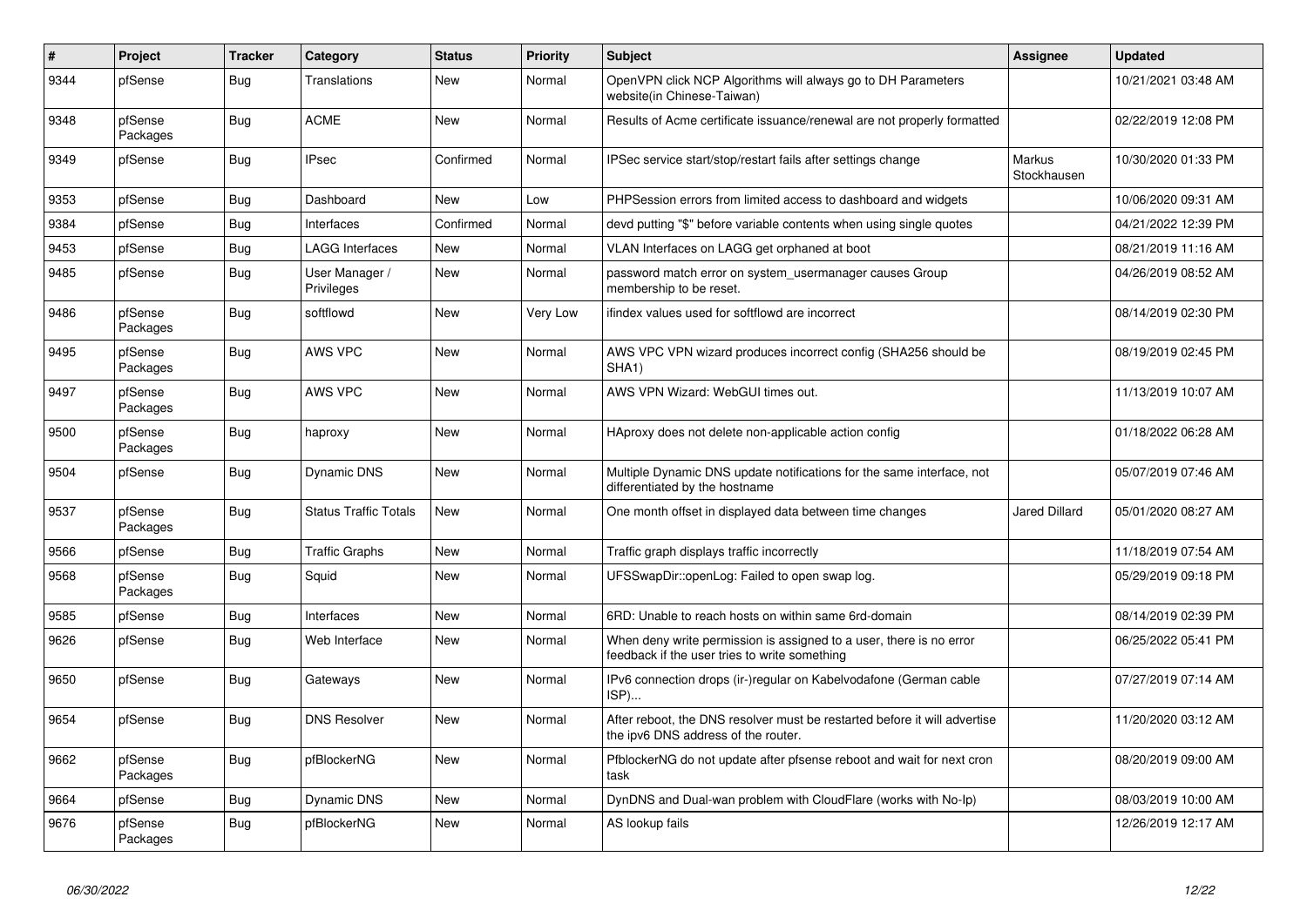| $\#$  | Project             | <b>Tracker</b> | Category              | <b>Status</b> | Priority | <b>Subject</b>                                                                                       | <b>Assignee</b> | <b>Updated</b>      |
|-------|---------------------|----------------|-----------------------|---------------|----------|------------------------------------------------------------------------------------------------------|-----------------|---------------------|
| 9677  | pfSense             | Bug            | Dashboard             | <b>New</b>    | Normal   | Dashboard hangs when widget needs data from a remote host which is<br>down                           |                 | 08/13/2019 09:15 AM |
| 9690  | pfSense             | <b>Bug</b>     | Interfaces            | <b>New</b>    | Normal   | Ethernet flow control should be disabled by default                                                  |                 | 08/19/2019 06:45 PM |
| 9698  | pfSense             | <b>Bug</b>     | <b>RRD Graphs</b>     | <b>New</b>    | Normal   | Monitoring graphs do not retain state after auto-refresh                                             |                 | 08/26/2019 02:09 AM |
| 9707  | pfSense<br>Packages | <b>Bug</b>     | pfBlockerNG           | <b>New</b>    | Normal   | Some networks already existing in deny Feeds are not stopped even if<br>existing in custom deny list |                 | 08/28/2019 10:03 AM |
| 9724  | pfSense<br>Packages | <b>Bug</b>     | pfBlockerNG           | <b>New</b>    | High     | pfblockerng-firewall-filter-service-will-not-start                                                   |                 | 09/05/2019 06:32 AM |
| 9737  | pfSense             | <b>Bug</b>     | <b>Traffic Graphs</b> | <b>New</b>    | Normal   | traffic-graphs.js shows incorrect units inside the chart                                             |                 | 09/09/2019 06:35 AM |
| 9755  | pfSense             | Bug            | Package System        | New           | Very Low | package description wrong link<br>https://www.freshports.org/security/openvpn-client-export          |                 | 09/13/2019 07:22 AM |
| 9805  | pfSense             | <b>Bug</b>     | <b>Dynamic DNS</b>    | <b>New</b>    | Normal   | dynDNS cloudflare multiple entries                                                                   |                 | 10/02/2019 04:51 PM |
| 9837  | pfSense             | <b>Bug</b>     | Interfaces            | New           | Very Low | ipv6 is not completely disabled on the interfaces                                                    |                 | 10/24/2019 01:16 AM |
| 9887  | pfSense             | <b>Bug</b>     | Rules / NAT           | <b>New</b>    | Low      | Rule separator positions change when deleting multiple rules                                         |                 | 06/28/2022 12:01 PM |
| 9889  | pfSense             | <b>Bug</b>     | Certificates          | <b>New</b>    | Very Low | CRL check for Intermediate CA CRLs fails                                                             | Jim Pingle      | 11/08/2019 11:03 AM |
| 9895  | pfSense<br>Packages | <b>Bug</b>     | Snort                 | <b>New</b>    | Normal   | snort reinstallation failed                                                                          |                 | 06/23/2021 08:01 AM |
| 9934  | pfSense<br>Packages | <b>Bug</b>     | Suricata              | <b>New</b>    | Normal   | suricata update kills WAN interface                                                                  |                 | 02/20/2020 09:17 AM |
| 9999  | pfSense<br>Packages | <b>Bug</b>     | pfBlockerNG           | <b>New</b>    | Normal   | unbound fatal error if System Domain in DNSBL and System Domain<br>Local Zone Type is Redirect       |                 | 12/25/2019 08:10 AM |
| 10000 | pfSense             | <b>Bug</b>     | <b>Dynamic DNS</b>    | <b>New</b>    | Normal   | Azure Dynamic DNS A and AAAA Records for Apex Zone                                                   |                 | 03/31/2020 09:03 AM |
| 10143 | pfSense             | <b>Bug</b>     | <b>DNS Resolver</b>   | <b>New</b>    | Normal   | System hostname DNS entry is assigned to the wrong IP on multi-wan<br>setups                         |                 | 12/31/2019 02:33 PM |
| 10150 | pfSense             | Bug            | <b>IGMP Proxy</b>     | <b>New</b>    | Normal   | IGMP Proxy does not scale to hundreds of streams                                                     |                 | 01/03/2020 02:56 AM |
| 10164 | pfSense<br>Packages | <b>Bug</b>     | pfBlockerNG           | <b>New</b>    | Normal   | pfBlockerNG dashboard widget position is not maintained when<br>updating                             |                 | 01/06/2020 10:06 AM |
| 10188 | pfSense<br>Packages | <b>Bug</b>     | pfBlockerNG           | <b>New</b>    | Normal   | Reputation tab is not working                                                                        |                 | 01/24/2020 10:06 AM |
| 10252 | pfSense<br>Packages | <b>Bug</b>     | pfBlockerNG           | New           | High     | pfblockerng-devel                                                                                    |                 | 02/11/2020 05:18 PM |
| 10253 | pfSense<br>Packages | <b>Bug</b>     | pfBlockerNG           | <b>New</b>    | Normal   | pfblockerng-devel uses user interface for VIP causing issues with other<br>services                  |                 | 02/11/2020 09:17 AM |
| 10265 | pfSense<br>Packages | Bug            | Notes                 | New           | Very Low | Adding a Note with malformed title will force system restore                                         |                 | 02/27/2020 10:12 AM |
| 10271 | pfSense             | <b>Bug</b>     | Web Interface         | <b>New</b>    | Normal   | Large number of VLAN/LANs make "Interfaces" menu hard to access                                      |                 | 02/20/2020 04:46 AM |
| 10277 | pfSense             | Bug            | Web Interface         | <b>New</b>    | Normal   | Sorting the log entries does not use year value                                                      |                 | 02/24/2020 07:46 AM |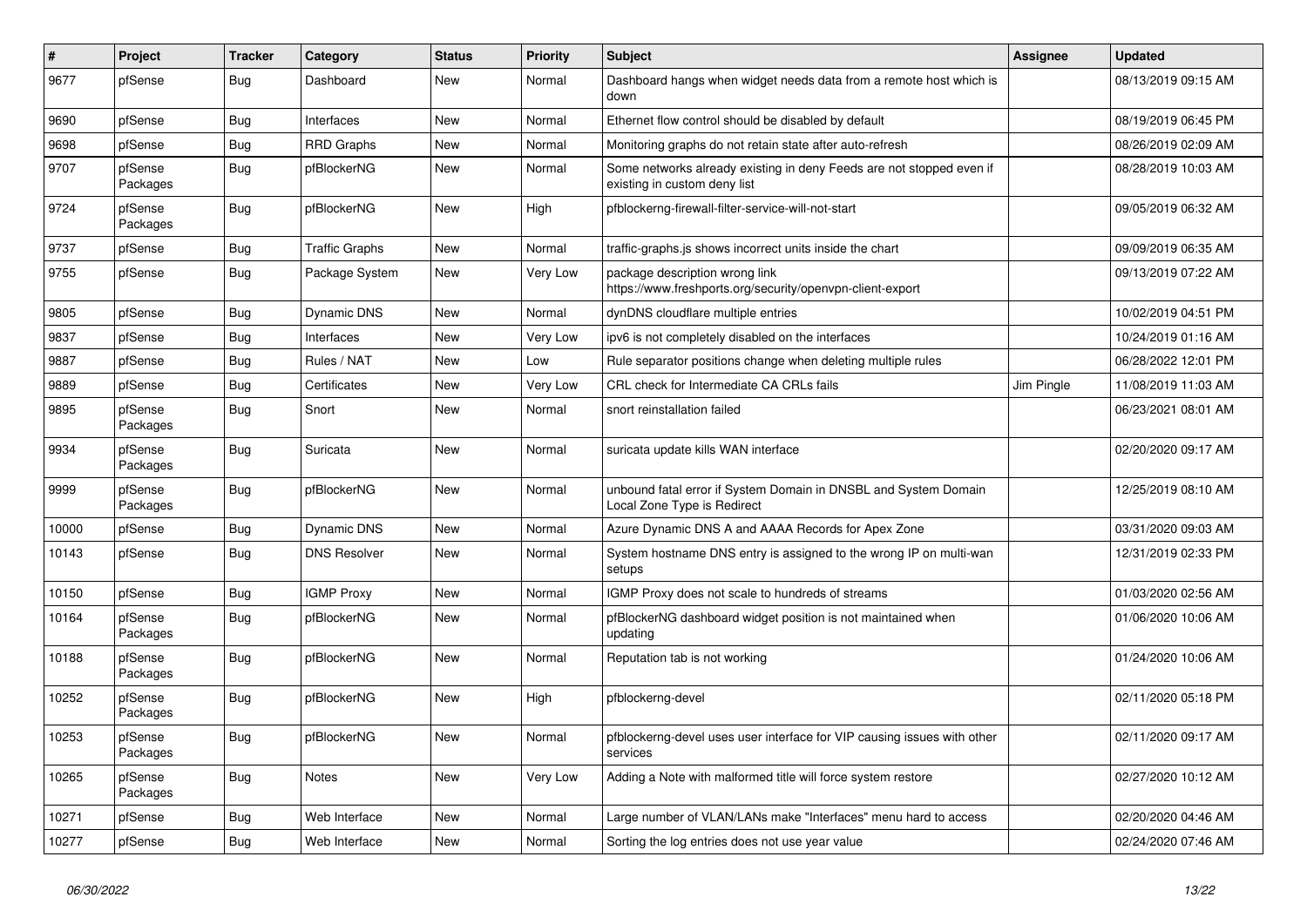| $\sharp$ | <b>Project</b>      | <b>Tracker</b> | Category                     | <b>Status</b> | Priority | <b>Subject</b>                                                                                                    | Assignee      | <b>Updated</b>      |
|----------|---------------------|----------------|------------------------------|---------------|----------|-------------------------------------------------------------------------------------------------------------------|---------------|---------------------|
| 10278    | pfSense<br>Packages | Bug            | pfBlockerNG                  | <b>New</b>    | Normal   | pfBlockerNG: Formatting issue on DNSBL stats page                                                                 |               | 02/24/2020 01:36 PM |
| 10279    | pfSense<br>Packages | Bug            | open-vm-tools                | <b>New</b>    | Normal   | pfSense's OpenVM Tools on ESXi 6.7 no longer provides guest vm<br>functionality                                   |               | 03/01/2020 06:07 PM |
| 10292    | pfSense<br>Packages | <b>Bug</b>     | Suricata                     | <b>New</b>    | Normal   | Suricata not respecting SID Mgmt list                                                                             |               | 02/27/2020 01:02 PM |
| 10294    | pfSense<br>Packages | <b>Bug</b>     | <b>FRR</b>                   | <b>New</b>    | Normal   | FRR Route Counts Incorrect on Status Page                                                                         | Jim Pingle    | 02/26/2020 11:08 AM |
| 10310    | pfSense             | Bug            | Upgrade                      | <b>New</b>    | Normal   | Systems with low RAM and several packages may temporarily fail to<br>load large tables after an upgrade           |               | 03/03/2020 07:55 AM |
| 10311    | pfSense             | <b>Bug</b>     | <b>OpenVPN</b>               | <b>New</b>    | Normal   | Too low net.link.ifqmaxlen causes packet drop under load when using<br>OpenVPN inside bridge interface under load |               | 08/10/2021 03:10 AM |
| 10325    | pfSense             | Bug            | Notifications                | New           | Normal   | System/Advanced/Notifications/E-Mail - SMTP Notification E-Mail auth<br>password Unexpected Bahaviour             |               | 10/30/2020 08:17 AM |
| 10330    | pfSense<br>Packages | Bug            | <b>BIND</b>                  | Feedback      | Normal   | BIND zone configuration displays wrong DS resource record with inline<br>DNSSEC signing enabled                   |               | 04/21/2022 12:40 PM |
| 10342    | pfSense             | <b>Bug</b>     | <b>DNS Resolver</b>          | <b>New</b>    | Normal   | Unbound domain overrides stop resolving periodically. They only<br>resume after the service has been restarted.   |               | 03/13/2020 10:35 AM |
| 10352    | pfSense             | Bug            | Authentication               | New           | Very Low | RADIUS authentication fails with MSCHAPv1 or MSCHAPv2 when<br>passwords contain international characters          |               | 06/20/2022 04:04 PM |
| 10370    | pfSense<br>Packages | <b>Bug</b>     | ntop                         | <b>New</b>    | Normal   | ntopng Timeseries not send to InfluxDB                                                                            |               | 03/30/2020 09:42 AM |
| 10393    | pfSense<br>Packages | Bug            | syslog-ng                    | Feedback      | Normal   | Syslog-ng TLS support is broken                                                                                   |               | 04/21/2022 12:40 PM |
| 10426    | pfSense<br>Packages | <b>Bug</b>     | Filer                        | Feedback      | Normal   | Filer must validate that File name is uniq                                                                        |               | 04/20/2022 11:02 AM |
| 10429    | pfSense<br>Packages | <b>Bug</b>     | <b>Status Traffic Totals</b> | New           | Normal   | Status Traffic Total broken 2.4.5                                                                                 | Jared Dillard | 02/27/2021 07:55 PM |
| 10436    | pfSense<br>Packages | Bug            | softflowd                    | New           | Normal   | softflowd no longer sends flow data after upgrade ( $v0.9.9$ 1 -> $v1.0.0$ )                                      |               | 06/07/2022 12:25 AM |
| 10445    | pfSense<br>Packages | Bug            | <b>BIND</b>                  | Feedback      | Normal   | BIND crashed when added RPZ. rpz is not a master or slave zone.                                                   |               | 04/21/2022 12:40 PM |
| 10450    | pfSense<br>Packages | <b>Bug</b>     | Squid                        | Feedback      | Normal   | Squid reverse proxy switching peers                                                                               | Viktor Gurov  | 04/22/2022 02:21 AM |
| 10487    | pfSense<br>Packages | <b>Bug</b>     | Telegraf                     | New           | Normal   | Telegraf package not sending logs to influxdb server                                                              |               | 05/03/2020 07:09 PM |
| 10493    | pfSense             | Bug            | <b>IPsec</b>                 | <b>New</b>    | Normal   | filter get vpns list() issues                                                                                     |               | 05/06/2020 01:07 AM |
| 10502    | pfSense<br>Packages | Bug            | <b>Ildpd</b>                 | In Progress   | Normal   | LLDP spamming errors on Netgate XG-7100                                                                           |               | 04/21/2022 12:39 PM |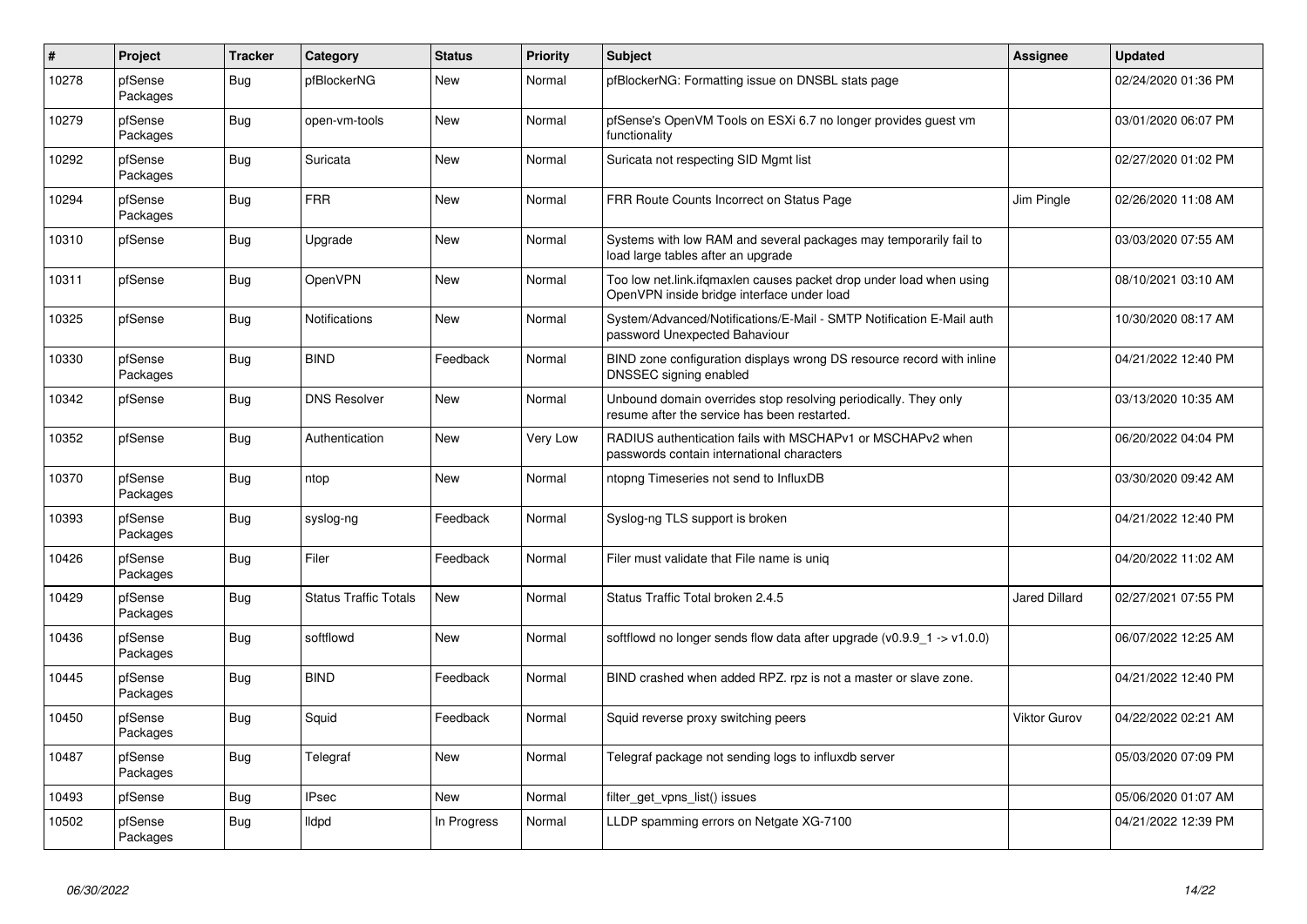| ∦     | Project             | <b>Tracker</b> | Category                     | <b>Status</b> | <b>Priority</b> | Subject                                                                                                                                                            | <b>Assignee</b>     | <b>Updated</b>      |
|-------|---------------------|----------------|------------------------------|---------------|-----------------|--------------------------------------------------------------------------------------------------------------------------------------------------------------------|---------------------|---------------------|
| 10503 | pfSense<br>Packages | Bug            | <b>FRR</b>                   | New           | Normal          | Flapping any GW in multi-WAN influences restating all IPsec tunnels in<br>FRR which leads to dropping all IPsec VTI static routes and related<br><b>BGP</b> issues |                     | 05/08/2020 07:51 PM |
| 10513 | pfSense             | <b>Bug</b>     | Rules / NAT                  | New           | Normal          | State issues with policy routing and HA failover                                                                                                                   |                     | 04/21/2022 12:39 PM |
| 10516 | pfSense<br>Packages | <b>Bug</b>     | <b>FRR</b>                   | New           | Normal          | <b>FRR Access list</b>                                                                                                                                             |                     | 12/06/2020 11:02 PM |
| 10526 | pfSense<br>Packages | <b>Bug</b>     | pfBlockerNG                  | New           | Normal          | Package pfBlockerNG Crashes on Alert view                                                                                                                          |                     | 05/04/2020 08:59 AM |
| 10530 | pfSense             | Bug            | Upgrade                      | New           | Normal          | Convert config version to be based on product version                                                                                                              |                     | 04/21/2022 12:39 PM |
| 10544 | pfSense             | <b>Bug</b>     | User Manager /<br>Privileges | New           | Normal          | It's not possible to add a user to group operator using the gui                                                                                                    |                     | 04/21/2022 12:39 PM |
| 10572 | pfSense<br>Packages | Bug            | Squid                        | Feedback      | Normal          | STARTTLS option is ignored                                                                                                                                         | <b>Viktor Gurov</b> | 04/22/2022 02:20 AM |
| 10577 | pfSense             | Bug            | Hardware / Drivers           | Feedback      | Normal          | intel x553 (c3000 chipset) loading x520 driver                                                                                                                     |                     | 05/28/2020 03:59 AM |
| 10584 | pfSense             | Bug            | Hardware / Drivers           | New           | Normal          | SG-3100 with M.2: shutdown instead of reboot                                                                                                                       |                     | 07/21/2020 03:08 AM |
| 10590 | pfSense<br>Packages | <b>Bug</b>     | pfBlockerNG                  | New           | Normal          | pfBlockerNG: Invalid argument supplied for foreach()                                                                                                               |                     | 05/26/2020 08:22 AM |
| 10601 | pfSense<br>Packages | <b>Bug</b>     | Status Monitoring            | New           | Normal          | Dashboard->Traffic Graphs Scale is capped for outbound                                                                                                             |                     | 05/29/2020 10:13 AM |
| 10606 | pfSense<br>Packages | <b>Bug</b>     | Snort                        | New           | Normal          | Snort Inline stopped working after upgrade to FreeBSD 12.1 (network<br>traffic blocked after heavy load randomly)                                                  |                     | 05/28/2020 10:06 AM |
| 10608 | pfSense<br>Packages | <b>Bug</b>     | Squid                        | Feedback      | Normal          | Update squid port to 4.11-p2                                                                                                                                       |                     | 03/02/2021 04:00 AM |
| 10624 | pfSense             | <b>Bug</b>     | <b>DNS Resolver</b>          | New           | Normal          | Unbound configuration memory leak with python module + register<br>DHCP leases active                                                                              |                     | 02/26/2021 10:27 AM |
| 10671 | pfSense             | <b>Bug</b>     | <b>Operating System</b>      | New           | Normal          | pfsense 2.4.5_1 does not boot on Gen2 2012R2 HyperV VM                                                                                                             |                     | 05/09/2021 06:39 AM |
| 10690 | pfSense             | <b>Bug</b>     | Installer                    | <b>New</b>    | Low             | Not possible to make UFS install on ZFS formatted drive                                                                                                            |                     | 04/21/2022 12:39 PM |
| 10692 | pfSense<br>Packages | Bug            | PIMD                         | Feedback      | Normal          | PIMD starts twice at boot                                                                                                                                          |                     | 04/21/2022 12:40 PM |
| 10693 | pfSense<br>Packages | Bug            | <b>BIND</b>                  | New           | Normal          | pfSense Bind Zone Editor UI does not update zone serial number when<br>a change is made                                                                            |                     | 09/01/2021 12:51 AM |
| 10695 | pfSense<br>Packages | <b>Bug</b>     | FreeRADIUS                   | <b>New</b>    | Normal          | FreeRadius Accounting skipping MBs after reboot due to power down                                                                                                  |                     | 06/24/2020 04:49 AM |
| 10701 | pfSense             | Bug            | Web Interface                | New           | Very Low        | Firewall Log too wide with Rule Description Column                                                                                                                 |                     | 06/25/2020 07:36 AM |
| 10708 | pfSense             | <b>Bug</b>     | Upgrade                      | New           | Normal          | ZFS bootpool boot symlink issue                                                                                                                                    | Luiz Souza          | 03/08/2021 07:03 AM |
| 10712 | pfSense             | <b>Bug</b>     | Rules / NAT                  | New           | Normal          | "default allow LAN IPv6 to any" rule does not work right after boot when<br>using IPv6 PD                                                                          |                     | 06/30/2020 12:17 AM |
| 10714 | pfSense             | <b>Bug</b>     | DHCP (IPv6)                  | New           | Normal          | radvd only gives out the prefix of the "first" IPv6 address of an interface                                                                                        |                     | 10/06/2020 01:03 PM |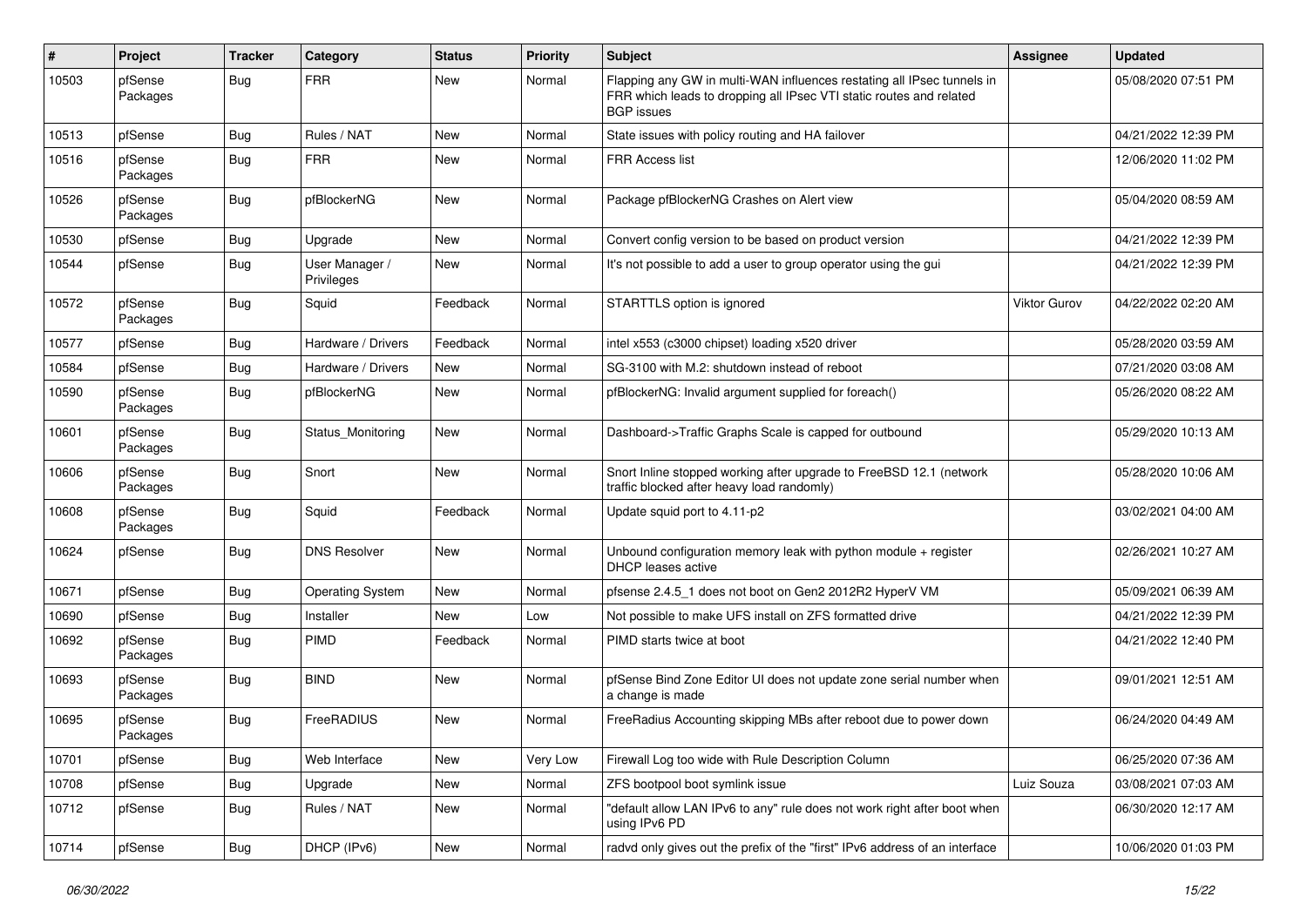| #     | Project             | <b>Tracker</b> | Category                 | <b>Status</b> | <b>Priority</b> | <b>Subject</b>                                                                                                                   | <b>Assignee</b>      | <b>Updated</b>      |
|-------|---------------------|----------------|--------------------------|---------------|-----------------|----------------------------------------------------------------------------------------------------------------------------------|----------------------|---------------------|
| 10715 | pfSense             | <b>Bug</b>     | <b>DHCP Relay</b>        | New           | Normal          | DHCPv6 relay always uses the "first" IPv6 address of an interface                                                                |                      | 06/29/2020 05:01 AM |
| 10726 | pfSense             | <b>Bug</b>     | Rules / NAT              | New           | Normal          | Sticky-connections option is bugged - sticky-address cannot be<br>redefined                                                      |                      | 11/12/2020 10:12 AM |
| 10729 | pfSense             | Bug            | Package System           | New           | Normal          | Certificate verification failed for pkg.freebsd.org                                                                              |                      | 07/05/2020 01:12 AM |
| 10760 | pfSense<br>Packages | <b>Bug</b>     | <b>BIND</b>              | New           | High            | pfSense BIND 9.14.12 server terminates due to assertion failure                                                                  |                      | 07/11/2020 04:53 PM |
| 10765 | pfSense             | <b>Bug</b>     | Authentication           | New           | Normal          | Ampersands in Idap_extended_query are escaped twice                                                                              |                      | 09/02/2020 07:55 AM |
| 10783 | pfSense<br>Packages | Bug            | ntop                     | New           | Normal          | NtopNG is very unstable on arm64                                                                                                 |                      | 07/22/2020 09:07 AM |
| 10791 | pfSense<br>Packages | Bug            | PIMD                     | New           | Normal          | Valid (vlan)interfaces do not get vif reporting "Invalid phyint address"                                                         |                      | 10/06/2020 09:20 AM |
| 10822 | pfSense             | <b>Bug</b>     | DHCP (IPv6)              | New           | Normal          | Deprecated IPv6 prefix won't be announced as deprecated to clients                                                               |                      | 08/10/2020 09:23 AM |
| 10833 | pfSense             | Bug            | Configuration<br>Backend | New           | Normal          | unbound exits on configuration error when link status flaps on LAN<br>interface                                                  |                      | 08/13/2020 11:53 PM |
| 10845 | pfSense<br>Packages | Bug            | apcupsd                  | New           | Normal          | apcupsd doesn't stop when not enabled                                                                                            |                      | 08/24/2020 10:16 AM |
| 10875 | pfSense             | <b>Bug</b>     | Gateways                 | New           | Normal          | PPP periodic reset does not fully restore gateway group round-robin<br>functionality                                             | Luiz Souza           | 11/05/2020 07:44 AM |
| 10892 | pfSense             | Bug            | Rules / NAT              | New           | Low             | Large number of VLAN/LANs make floating rules are to read                                                                        | <b>Jared Dillard</b> | 02/01/2021 03:29 PM |
| 10900 | pfSense<br>Packages | Bug            | Backup                   | Feedback      | Normal          | /packages/backup/backup.php?a=download&t=backup HTTP 504, or<br>Sends PHP Error Message as ASCII/Text file Named pfsense.bak.tgz |                      | 04/05/2022 01:51 AM |
| 10935 | pfSense<br>Packages | Bug            | <b>FRR</b>               | New           | Normal          | FRR 0.6.7-6 - BGPD service recycled IPv6 without Route Map                                                                       |                      | 12/30/2020 05:00 PM |
| 10936 | pfSense<br>Packages | <b>Bug</b>     | haproxy                  | Feedback      | Normal          | both haproxy/haproxy-devel non-existent option lb-agent-chk                                                                      |                      | 04/21/2022 12:40 PM |
| 10952 | pfSense             | Bug            | Rules / NAT              | New           | Low             | Inconsistency in Subnet Defaults Between Firewall Rules and Interface<br><b>Address Assignments</b>                              |                      | 10/09/2020 12:50 PM |
| 10959 | pfSense             | <b>Bug</b>     | <b>Traffic Graphs</b>    | Feedback      | Low             | Traffic graph stopped on interface used via netmap                                                                               |                      | 02/22/2021 02:57 AM |
| 10980 | pfSense             | Bug            | <b>Operating System</b>  | New           | Normal          | rc.local is executed at login by rc.initial, and not at boot time.                                                               |                      | 10/19/2020 09:39 AM |
| 10989 | pfSense<br>Packages | <b>Bug</b>     | Snort                    | New           | Low             | Snort alert page has hidden characters in IPv6 address                                                                           |                      | 10/17/2020 04:06 PM |
| 10990 | pfSense<br>Packages | Bug            | NET-SNMP                 | Feedback      | Normal          | net-snmp IPv6 listen address needs to be wrapped in square brackets                                                              |                      | 03/19/2021 05:09 AM |
| 10994 | pfSense<br>Packages | <b>Bug</b>     | squidguard               | <b>New</b>    | Low             | SquidGuard Blacklists Restore Default button does not work                                                                       |                      | 10/20/2020 12:26 PM |
| 11000 | pfSense<br>Packages | <b>Bug</b>     | haproxy                  | New           | Very Low        | haproxy deprecated trick suggested                                                                                               |                      | 12/23/2020 02:55 PM |
| 11036 | pfSense<br>Packages | Bug            | haproxy                  | New           | Normal          | <b>HAproxy ACL</b>                                                                                                               |                      | 02/11/2022 11:27 AM |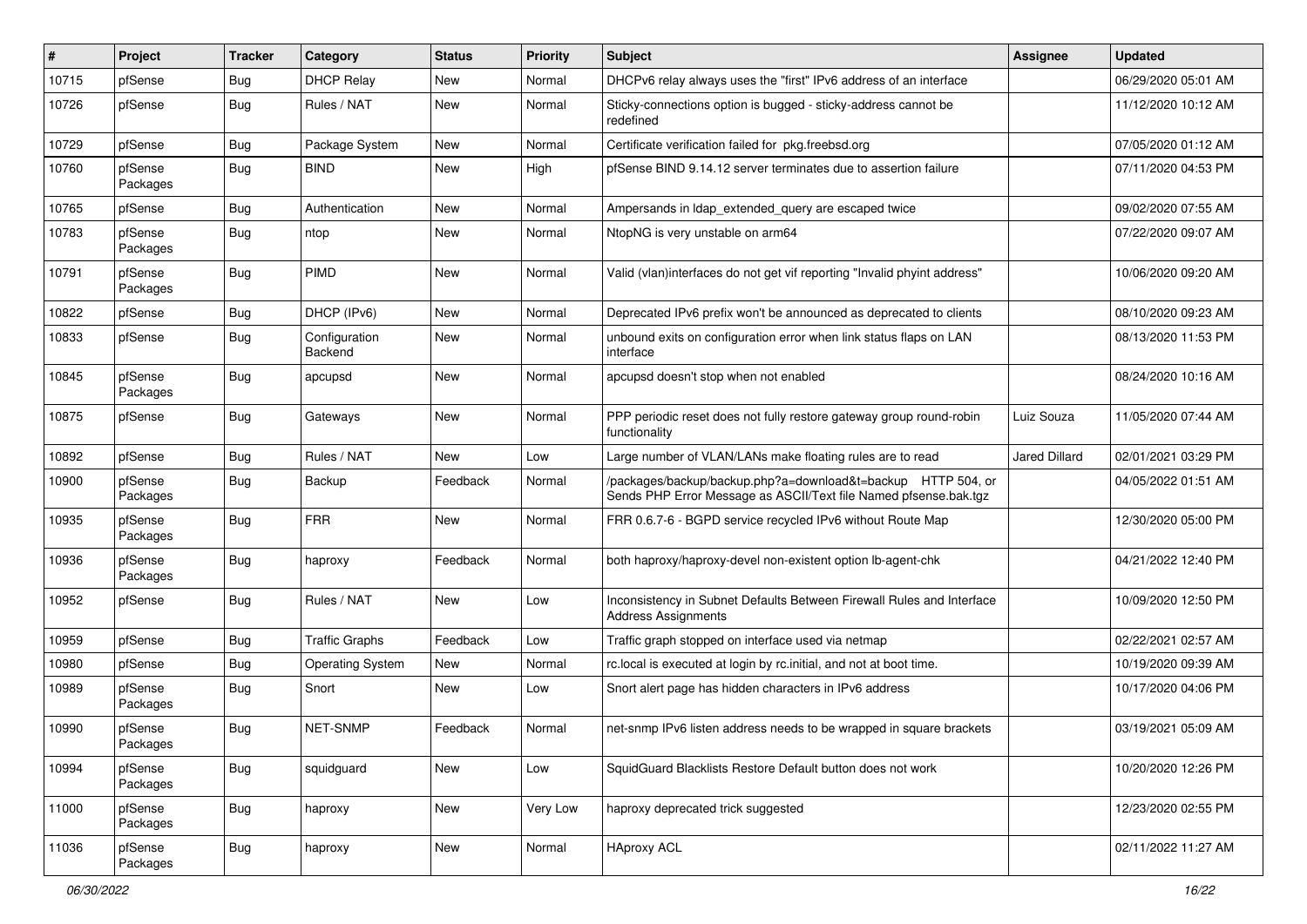| $\pmb{\#}$ | Project             | <b>Tracker</b> | Category                            | <b>Status</b> | <b>Priority</b> | <b>Subject</b>                                                                                                         | Assignee            | <b>Updated</b>      |
|------------|---------------------|----------------|-------------------------------------|---------------|-----------------|------------------------------------------------------------------------------------------------------------------------|---------------------|---------------------|
| 11040      | pfSense<br>Packages | Bug            | pfBlockerNG                         | New           | Normal          | pfb filter core faults when clearing firewall log                                                                      |                     | 11/07/2020 01:44 PM |
| 11054      | pfSense<br>Packages | <b>Bug</b>     | FreeRADIUS                          | Assigned      | Normal          | Check Client Certificate CN not working as described                                                                   | Viktor Gurov        | 12/14/2021 07:22 AM |
| 11074      | pfSense<br>Packages | <b>Bug</b>     | <b>BIND</b>                         | <b>New</b>    | Low             | bind Zone Settings Zones, Save button opens "Confirmation required to<br>save changes"                                 |                     | 11/16/2020 11:08 AM |
| 11091      | pfSense             | Bug            | Interfaces                          | <b>New</b>    | Normal          | Interfaces set as disabled in the configuration have an UP status in the<br>operating system at boot                   | <b>Viktor Gurov</b> | 06/28/2022 12:01 PM |
| 11093      | pfSense             | Bug            | Wireless                            | <b>New</b>    | Low             | ral(4) driver non-functional in arm64                                                                                  |                     | 11/21/2020 10:45 AM |
| 11098      | pfSense<br>Packages | <b>Bug</b>     | Backup                              | Feedback      | Normal          | Backup Files and Directories plugin crashes firewall if /root specified as<br>backup location                          | <b>Viktor Gurov</b> | 12/23/2021 10:45 AM |
| 11110      | pfSense             | Bug            | Backup / Restore                    | <b>New</b>    | Normal          | Backup file should be checked before restoring a specific area                                                         |                     | 12/05/2020 02:50 PM |
| 11135      | pfSense<br>Packages | <b>Bug</b>     | haproxy                             | Feedback      | High            | HAproxy OCSP reponse crontab bug                                                                                       | <b>Viktor Gurov</b> | 09/10/2021 11:51 AM |
| 11147      | pfSense             | Bug            | Dynamic DNS                         | <b>New</b>    | Normal          | Domeneshop DynDNS IPv4 and IPv6                                                                                        |                     | 12/09/2020 11:47 PM |
| 11149      | pfSense             | Bug            | <b>DHCP Relay</b>                   | New           | Normal          | DHCP relay won't start with DHCP server behind gateway                                                                 |                     | 03/22/2021 05:13 AM |
| 11158      | pfSense<br>Packages | Bug            | <b>FRR</b>                          | <b>New</b>    | High            | <b>FRR Prefix Lists</b>                                                                                                |                     | 12/30/2020 04:55 PM |
| 11174      | pfSense             | Bug            | <b>Traffic Shaper</b><br>(ALTQ)     | Feedback      | Normal          | Incorrect traffic shaping on pppoe interface                                                                           |                     | 12/21/2020 11:21 PM |
| 11177      | pfSense             | <b>Bug</b>     | Dynamic DNS                         | <b>New</b>    | Normal          | DDNSv6 not using Check IP Services                                                                                     |                     | 12/21/2020 05:02 AM |
| 11180      | pfSense<br>Packages | <b>Bug</b>     | Filer                               | Feedback      | Normal          | Filer run action for files on sync that wan't been modified                                                            | Viktor Gurov        | 01/08/2021 07:27 AM |
| 11182      | pfSense<br>Packages | Bug            | <b>NRPE</b>                         | <b>New</b>    | Normal          | NRPE in HA syncs the bind IP                                                                                           |                     | 12/01/2021 02:15 AM |
| 11184      | pfSense             | <b>Bug</b>     | FreeBSD                             | <b>New</b>    | Normal          | PF: State policy cannot be configurable                                                                                |                     | 02/09/2021 02:43 AM |
| 11185      | pfSense<br>Packages | Bug            | ntop                                | Feedback      | Normal          | Redis service stopping before NtopNg                                                                                   |                     | 04/21/2022 12:40 PM |
| 11192      | pfSense             | <b>Bug</b>     | <b>Traffic Shaper</b><br>(Limiters) | Feedback      | Normal          | Using Limiters causes out of order packets within one TCP or UDP flow                                                  |                     | 01/06/2021 12:09 AM |
| 11203      | pfSense             | <b>Bug</b>     | Certificates                        | <b>New</b>    | Normal          | certificate manager very slow                                                                                          |                     | 12/31/2020 11:57 AM |
| 11204      | pfSense<br>Packages | <b>Bug</b>     | <b>NET-SNMP</b>                     | Feedback      | Normal          | Fix net-snmp logging to syslog                                                                                         | Jim Pingle          | 03/19/2021 05:10 AM |
| 11232      | pfSense             | <b>Bug</b>     | <b>Operating System</b>             | New           | Normal          | Fix pfSense_fsync                                                                                                      |                     | 01/08/2021 08:53 AM |
| 11235      | pfSense<br>Packages | Bug            | Filer                               | New           | Normal          | Filer run script when "state" unchanged                                                                                |                     | 01/08/2021 07:24 AM |
| 11261      | pfSense<br>Packages | Bug            | pfBlockerNG                         | New           | Normal          | pfBlockerNG ASN numbers in IPv4 (/IPv6) Custom_List generate<br>error(s) "Invalid numeric literal at line 1, column 7" |                     | 01/28/2021 08:34 AM |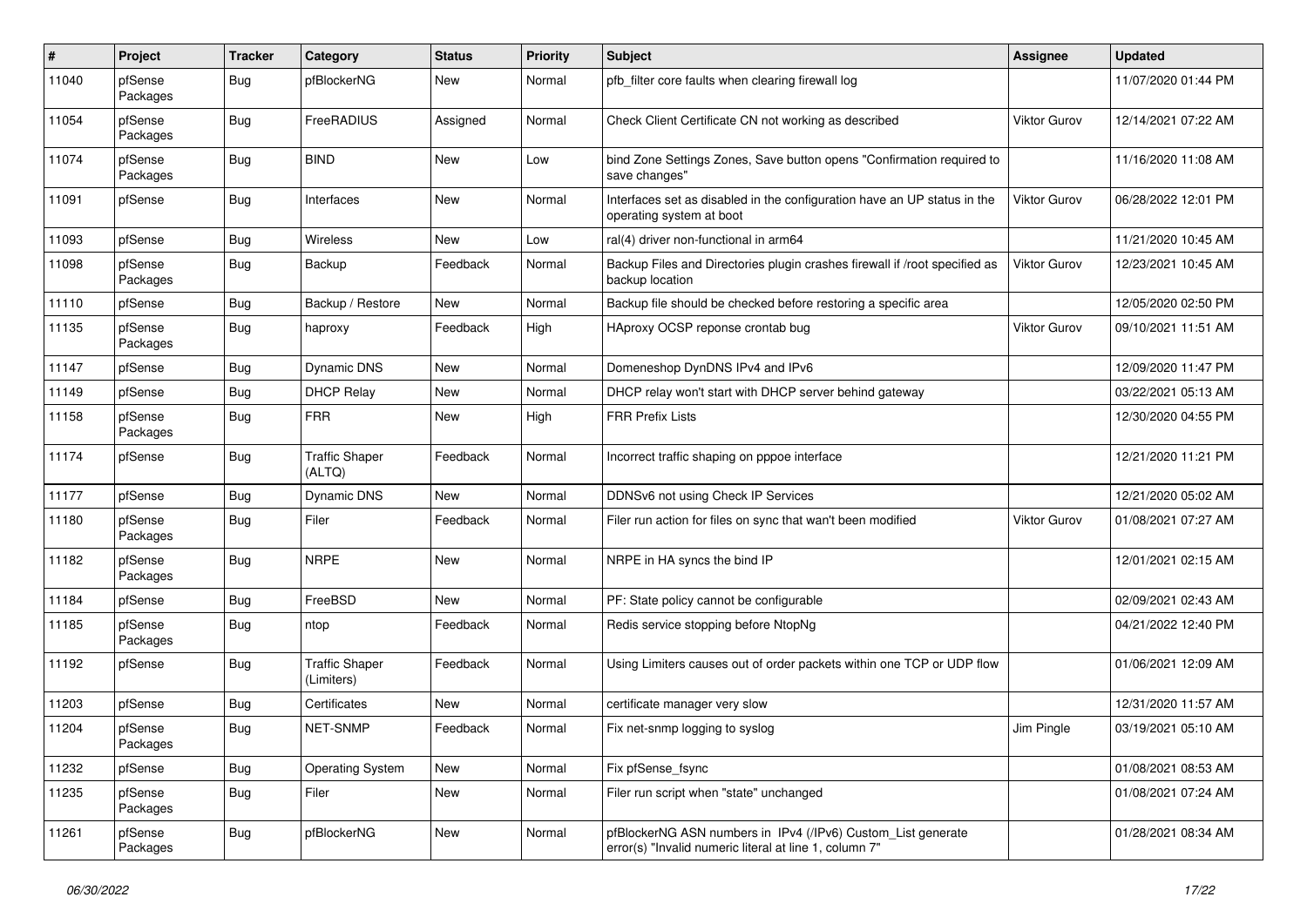| #     | Project             | <b>Tracker</b> | Category      | <b>Status</b>                 | <b>Priority</b> | <b>Subject</b>                                                                                                   | Assignee            | <b>Updated</b>      |
|-------|---------------------|----------------|---------------|-------------------------------|-----------------|------------------------------------------------------------------------------------------------------------------|---------------------|---------------------|
| 11268 | pfSense             | Bug            | Web Interface | New                           | Normal          | Cookie named 'id' prevents Edit form fields being set properly                                                   |                     | 09/03/2021 06:16 AM |
| 11274 | pfSense<br>Packages | <b>Bug</b>     | ntop          | Feedback                      | Normal          | ntopng https web server does not present full certificate chain                                                  | <b>Viktor Gurov</b> | 01/28/2021 09:51 AM |
| 11296 | pfSense             | <b>Bug</b>     | Routing       | New                           | Normal          | Static route targets may still reachable via default route when the<br>gateway they should route through is down | <b>Viktor Gurov</b> | 06/28/2022 12:01 PM |
| 11331 | pfSense<br>Packages | Bug            | FreeRADIUS    | Feedback                      | Normal          | FreeRADIUS latest package upgrade broke Plain Mac Authentication                                                 | <b>Viktor Gurov</b> | 01/30/2021 10:08 AM |
| 11335 | pfSense             | Bug            | Interfaces    | New                           | Normal          | Spoofing the MAC on a LAGG interface does not work for some NIC<br>types.                                        |                     | 01/29/2021 09:10 AM |
| 11343 | pfSense<br>Packages | Bug            | <b>BIND</b>   | Feedback                      | Low             | Invalid link to pfSense-pkg-bind changelog                                                                       | Viktor Gurov        | 04/05/2022 08:12 AM |
| 11345 | pfSense<br>Packages | Bug            | <b>FRR</b>    | Feedback                      | Normal          | FRR-OSPF - No "prefix-list" possible                                                                             | Jim Pingle          | 02/04/2021 11:03 PM |
| 11352 | pfSense             | Bug            | FreeBSD       | New                           | Low             | CTF types > 2^15 in the pfSense kernel config results in DTrace failing                                          | Scott Long          | 03/17/2021 02:52 AM |
| 11363 | pfSense             | <b>Bug</b>     | Installer     | New                           | Normal          | Clean Install 2.5.0 fails due to hardware incompability                                                          |                     | 02/04/2021 11:06 AM |
| 11375 | pfSense<br>Packages | Bug            | apcupsd       | New                           | Normal          | UPS Type <blank> for USB APC</blank>                                                                             |                     | 02/26/2021 11:10 AM |
| 11377 | pfSense<br>Packages | Bug            | <b>FRR</b>    | <b>Pull Request</b><br>Review | Normal          | FRR deinstall                                                                                                    |                     | 03/10/2021 08:21 AM |
| 11388 | pfSense<br>Packages | <b>Bug</b>     | FreeRADIUS    | Feedback                      | Normal          | Captive Portal authentication error with MySQL backend                                                           | Viktor Gurov        | 02/10/2021 08:54 AM |
| 11398 | pfSense<br>Packages | Bug            | pfBlockerNG   | New                           | Normal          | pfBlocker upgrade hangs forever                                                                                  |                     | 04/21/2022 12:39 PM |
| 11404 | pfSense<br>Packages | Bug            | <b>FRR</b>    | Feedback                      | Normal          | Incorrect prefix/access lists migration on update                                                                | Viktor Gurov        | 02/18/2021 09:49 AM |
| 11412 | pfSense             | Bug            | Interfaces    | New                           | Normal          | LLDPD Package Doesn't Work with Switchports                                                                      |                     | 02/12/2021 08:12 PM |
| 11414 | pfSense<br>Packages | Bug            | pfBlockerNG   | New                           | Normal          | Enabling feed "Public_DNS4_all" breaks some Google services                                                      |                     | 02/13/2021 02:46 AM |
| 11418 | pfSense             | <b>Bug</b>     | <b>IPsec</b>  | New                           | Very Low        | 'NAT-T: Force' is broken for IPv6 IPsec                                                                          |                     | 02/16/2021 08:25 AM |
| 11429 | pfSense             | Bug            | Web Interface | New                           | Normal          | System Log / Settings form activates "Reset Log Files" button on enter                                           |                     | 10/28/2021 01:35 PM |
| 11430 | pfSense             | <b>Bug</b>     | Interfaces    | New                           | Normal          | PHP console spam after Assigning Interfaces                                                                      |                     | 10/09/2021 10:37 AM |
| 11434 | pfSense<br>Packages | <b>Bug</b>     | squidguard    | Feedback                      | Normal          | SquidGuard over 1.16.18 11                                                                                       |                     | 04/21/2022 12:40 PM |
| 11473 | pfSense             | <b>Bug</b>     | Web Interface | New                           | Normal          | System Activity shows invalid data on SG-3100                                                                    |                     | 02/19/2021 08:12 PM |
| 11477 | pfSense<br>Packages | <b>Bug</b>     | <b>FRR</b>    | Feedback                      | Normal          | FRR does not recognize some BFD options                                                                          | Viktor Gurov        | 02/26/2021 10:52 PM |
| 11479 | pfSense<br>Packages | <b>Bug</b>     | snmptt        | New                           | Normal          | snmptt 1.4.2 does not work in daemon mode                                                                        |                     | 02/20/2021 04:37 PM |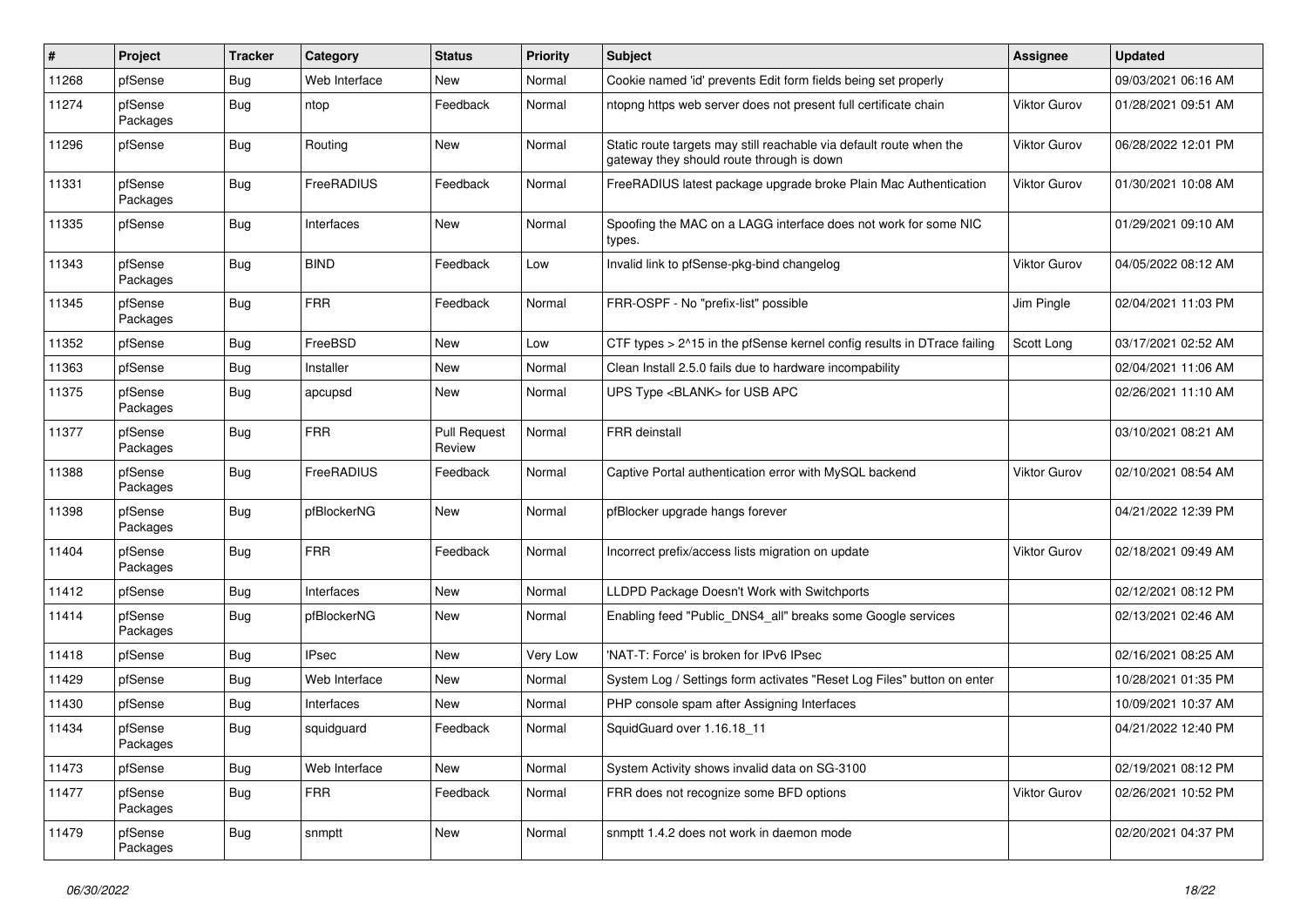| $\vert$ # | <b>Project</b>      | <b>Tracker</b> | Category         | <b>Status</b> | <b>Priority</b> | <b>Subject</b>                                                                                                                                                                                  | Assignee     | <b>Updated</b>      |
|-----------|---------------------|----------------|------------------|---------------|-----------------|-------------------------------------------------------------------------------------------------------------------------------------------------------------------------------------------------|--------------|---------------------|
| 11490     | pfSense<br>Packages | <b>Bug</b>     | Service Watchdog | <b>New</b>    | Very Low        | Service Watchdog - Impacts Reboots and Package Updates                                                                                                                                          |              | 02/22/2021 12:07 PM |
| 11491     | pfSense<br>Packages | Bug            | haproxy          | Feedback      | Normal          | haproxy-devel v0.62 2 - startup error 'httpchk'                                                                                                                                                 | Viktor Gurov | 06/22/2021 08:46 AM |
| 11493     | pfSense<br>Packages | Bug            | Zabbix           | <b>New</b>    | <b>Very Low</b> | After upgrade zabbix proxy wont start                                                                                                                                                           |              | 02/21/2021 05:31 AM |
| 11503     | pfSense             | Bug            | <b>OpenVPN</b>   | <b>New</b>    | Normal          | Using multiple authentication backends on an OpenVPN server fails                                                                                                                               |              | 02/23/2021 12:23 PM |
| 11509     | pfSense<br>Packages | <b>Bug</b>     | LCDProc          | <b>New</b>    | Low             | LCD package - not starting at boot - stop and start in Status Window not<br>possible                                                                                                            |              | 02/23/2021 10:55 AM |
| 11515     | pfSense<br>Packages | <b>Bug</b>     | node exporter    | Feedback      | Normal          | node exporter 0.18.1 1 - Unable to interact or start the service from<br>web ui                                                                                                                 | Viktor Gurov | 07/14/2021 12:37 PM |
| 11522     | pfSense<br>Packages | <b>Bug</b>     | Zabbix           | <b>New</b>    | Normal          | fping6 error                                                                                                                                                                                    |              | 02/24/2021 07:13 AM |
| 11525     | pfSense<br>Packages | Bug            | Suricata         | <b>New</b>    | Normal          | pfsense 2.5.0 release version for vlan issue to suricata                                                                                                                                        |              | 11/11/2021 08:16 AM |
| 11530     | pfSense<br>Packages | Bug            | ntop             | Feedback      | Low             | ntopng 4.2 needs to be updated to 4.3, Bug when accessing a host for<br>details                                                                                                                 |              | 03/05/2022 08:35 PM |
| 11539     | pfSense             | Bug            | <b>IPsec</b>     | Feedback      | Normal          | Mobile IPsec "split include" value of 0.0.0.0/0 causes some clients to<br>fail                                                                                                                  | Jim Pingle   | 06/28/2022 12:01 PM |
| 11541     | pfSense             | Bug            | <b>OpenVPN</b>   | <b>New</b>    | Normal          | OpenVPN status does not work properly when set to TCP and<br>Concurrent Connections = 1                                                                                                         |              | 03/02/2021 02:27 PM |
| 11548     | pfSense             | Bug            | Rules / NAT      | New           | Normal          | "rule expands to no valid combination" error from port forward automatic<br>rule mixing IPv4 and IPv6 elements                                                                                  |              | 02/27/2021 03:18 PM |
| 11556     | pfSense             | Bug            | Rules / NAT      | <b>New</b>    | Normal          | Kill all states associated with a NAT address                                                                                                                                                   |              | 03/19/2021 10:29 AM |
| 11563     | pfSense<br>Packages | <b>Bug</b>     | <b>BIND</b>      | <b>New</b>    | High            | BIND GUI writes TXT records > 255 characters                                                                                                                                                    |              | 02/27/2021 07:11 AM |
| 11566     | pfSense             | <b>Bug</b>     | Web Interface    | <b>New</b>    | Low             | Firewall Maximum Table Entries "default size" is whatever is entered                                                                                                                            |              | 02/27/2021 10:01 AM |
| 11572     | pfSense<br>Packages | Bug            | pfBlockerNG      | New           | High            | Auto created firewall rules have IPv4 as protocol only - even for IPv6<br>lists.                                                                                                                |              | 06/25/2022 10:59 AM |
| 11592     | pfSense<br>Packages | <b>Bug</b>     | node exporter    | <b>New</b>    | Normal          | Node exporter can not read system statistics                                                                                                                                                    |              | 10/15/2021 09:37 PM |
| 11610     | pfSense<br>Packages | <b>Bug</b>     | <b>NET-SNMP</b>  | <b>New</b>    | Normal          | NET-SNMP is not setting the correct permissions on AgentX                                                                                                                                       |              | 06/28/2021 07:54 AM |
| 11619     | pfSense             | <b>Bug</b>     | Upgrade          | <b>New</b>    | Normal          | Unable to upgrade 2.4.4-p3 to 2.5/21.02-p1                                                                                                                                                      |              | 08/15/2021 10:00 AM |
| 11626     | pfSense Plus        | Bug            | Authentication   | <b>New</b>    | Normal          | Google LDAP connection failed due to lack of SNI for TLS 1.3                                                                                                                                    | Luiz Souza   | 06/27/2022 07:23 AM |
| 11641     | pfSense             | <b>Bug</b>     | Interfaces       | <b>New</b>    | Normal          | On xn based interfaces without the VLANMTU flag the first VLAN tag<br>defined does not follow the parent interface MTU settings. All<br>subsequent VLAN tags follow the parent interface's MTU. |              | 03/09/2021 06:42 PM |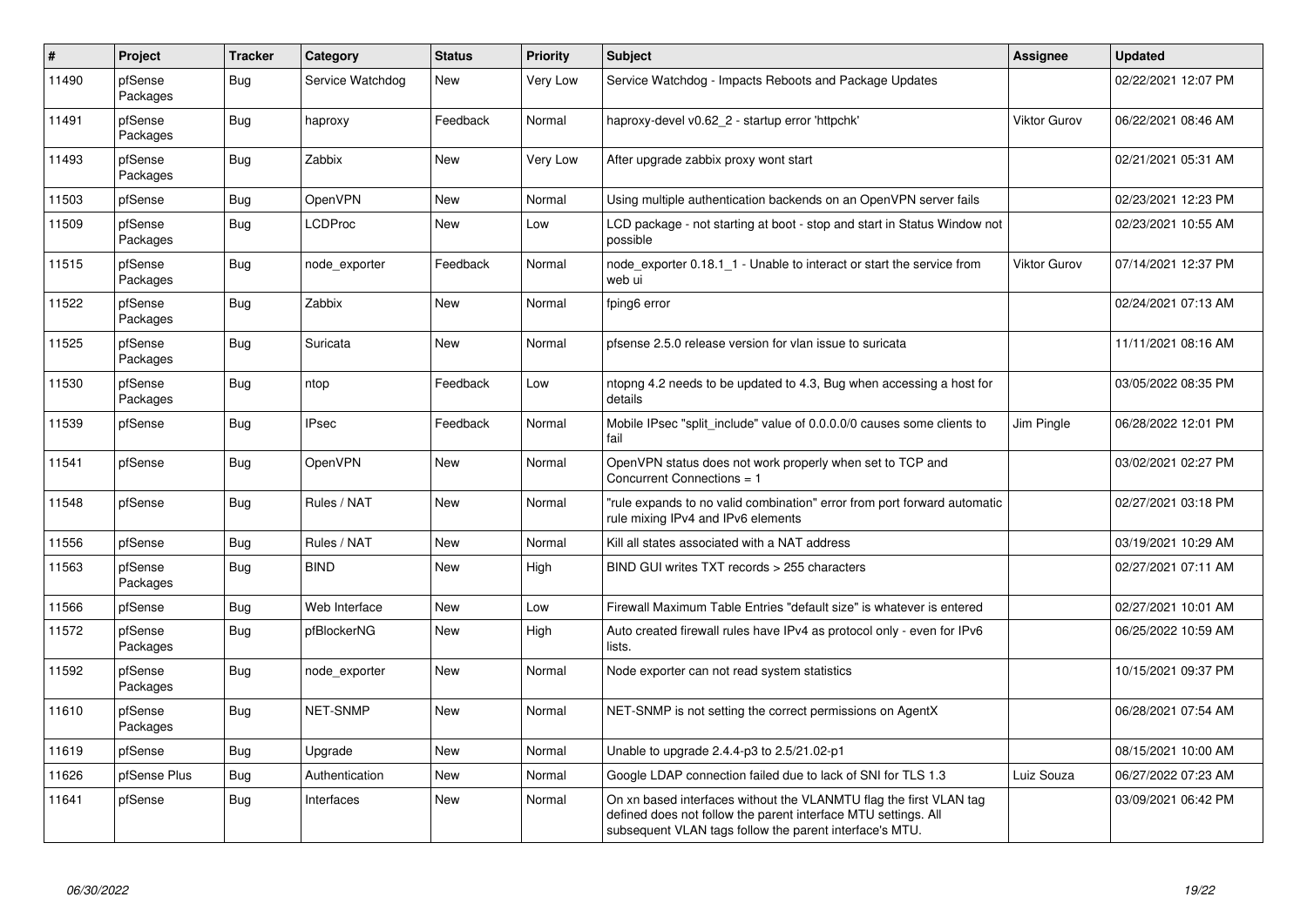| $\vert$ # | Project             | <b>Tracker</b> | Category                     | <b>Status</b> | <b>Priority</b> | <b>Subject</b>                                                                                           | <b>Assignee</b>     | <b>Updated</b>      |
|-----------|---------------------|----------------|------------------------------|---------------|-----------------|----------------------------------------------------------------------------------------------------------|---------------------|---------------------|
| 11650     | pfSense<br>Packages | <b>Bug</b>     | <b>FRR</b>                   | <b>New</b>    | Very Low        | FRR configuration broken on restore of manually edited FRR config<br>sections                            |                     | 03/10/2021 08:50 AM |
| 11657     | pfSense             | Bug            | Interfaces                   | New           | Normal          | netmap_ring_reinit error                                                                                 |                     | 03/18/2021 10:32 PM |
| 11666     | pfSense             | Bug            | Logging                      | <b>New</b>    | Normal          | GUI Firewall log search not parsing filter.log beyond hard coded limit                                   |                     | 03/12/2021 11:38 AM |
| 11681     | pfSense<br>Packages | Bug            | <b>FRR</b>                   | Feedback      | Normal          | FRR generates invalid BFD configuration after removing interfaces                                        | <b>Viktor Gurov</b> | 07/14/2021 04:40 PM |
| 11693     | pfSense<br>Packages | <b>Bug</b>     | <b>FRR</b>                   | Feedback      | Normal          | IPv6 static routing fails                                                                                | Viktor Gurov        | 04/26/2022 08:50 AM |
| 11715     | pfSense             | <b>Bug</b>     | <b>OpenVPN</b>               | <b>New</b>    | Normal          | OpenVPN MTU                                                                                              |                     | 03/22/2021 01:35 AM |
| 11717     | pfSense             | <b>Bug</b>     | Rules / NAT                  | New           | Normal          | Incorrect port forwarding rules if Destination port alias is not equal to<br>Redirect target port alias  |                     | 03/22/2021 06:06 AM |
| 11724     | pfSense             | <b>Bug</b>     | Package System               | New           | Normal          | Packages unexpectedly removed when changing update branches                                              |                     | 03/29/2021 08:09 AM |
| 11730     | pfSense             | <b>Bug</b>     | Web Interface                | <b>New</b>    | Normal          | Improve visibility of option selections in dark themes                                                   |                     | 03/25/2021 09:38 PM |
| 11731     | pfSense             | Bug            | Hardware / Drivers           | New           | Normal          | Missing support for Realtek USB NICs                                                                     |                     | 03/30/2021 04:32 AM |
| 11742     | pfSense<br>Packages | <b>Bug</b>     | Suricata                     | <b>New</b>    | Normal          | Blocking / Unblocking is not working correctly.                                                          |                     | 09/01/2021 11:08 AM |
| 11746     | pfSense<br>Packages | Bug            | FreeRADIUS                   | Feedback      | Normal          | Second LDAP server configuration misses the ipaNThash control<br>attribute                               | <b>Viktor Gurov</b> | 07/14/2021 01:44 PM |
| 11756     | pfSense<br>Packages | Bug            | haproxy                      | Feedback      | Normal          | HaProxy does not transfer backend states during reload                                                   | Viktor Gurov        | 07/14/2021 01:21 PM |
| 11759     | pfSense             | <b>Bug</b>     | Dashboard                    | <b>New</b>    | Normal          | Traffic graphs on dashboard double upload on pppoe links                                                 |                     | 12/30/2021 04:00 AM |
| 11761     | pfSense             | <b>Bug</b>     | L <sub>2</sub> TP            | <b>New</b>    | Normal          | L2TP/IPsec VPN : PPP LCP negotiation occurs before user<br>authentication                                |                     | 03/31/2021 04:52 AM |
| 11763     | pfSense<br>Packages | <b>Bug</b>     | Status_Monitoring            | <b>New</b>    | Normal          | Traffic graphs refresh issue                                                                             |                     | 05/03/2021 09:44 AM |
| 11770     | pfSense Plus        | <b>Bug</b>     | Hardware / Drivers           | New           | Normal          | Pantech UML295 USB Modem No Longer Functional                                                            |                     | 04/01/2021 11:28 AM |
| 11777     | pfSense<br>Packages | Bug            | Unbound                      | New           | Very Low        | Input validation prevents DNS Resolver from being disabled                                               |                     | 04/05/2021 05:51 PM |
| 11778     | pfSense             | Bug            | <b>OpenVPN</b>               | <b>New</b>    | Normal          | OpenVPN uses 100% CPU after experiencing packet loss                                                     |                     | 02/28/2022 07:38 AM |
| 11780     | pfSense<br>Packages | Bug            | Suricata                     | New           | Very High       | Suricata package fails to prune suricata.log                                                             |                     | 08/06/2021 07:18 AM |
| 11786     | pfSense             | <b>Bug</b>     | Services                     | <b>New</b>    | Normal          | SSH incomplete setup and startup fail while recovering XML backup in a<br>fresh install of pfSense 2.5.0 |                     | 04/17/2021 01:36 PM |
| 11797     | pfSense<br>Packages | <b>Bug</b>     | <b>Status Traffic Totals</b> | <b>New</b>    | Normal          | Traffic Totals lost upon reboot when using a ramdisk for /var and /tmp                                   | John Cornwell       | 04/10/2021 06:27 PM |
| 11802     | pfSense<br>Packages | <b>Bug</b>     | FreeRADIUS                   | <b>New</b>    | Normal          | FreeRADIUS sync                                                                                          |                     | 05/10/2021 04:18 AM |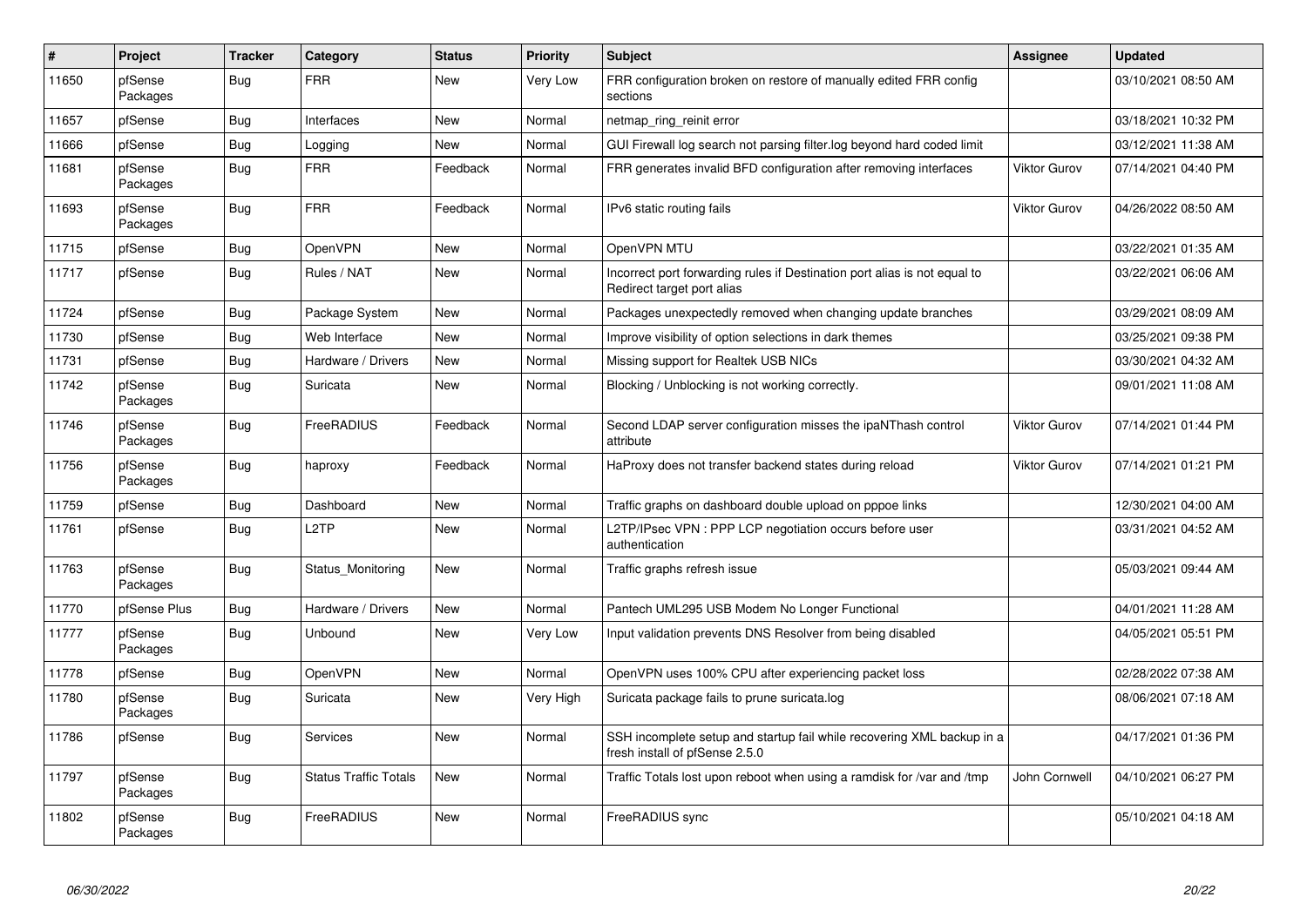| #     | Project             | <b>Tracker</b> | Category                    | <b>Status</b>                 | <b>Priority</b> | Subject                                                                           | Assignee            | <b>Updated</b>      |
|-------|---------------------|----------------|-----------------------------|-------------------------------|-----------------|-----------------------------------------------------------------------------------|---------------------|---------------------|
| 11835 | pfSense<br>Packages | Bug            | <b>FRR</b>                  | New                           | Normal          | FRR OSPF redistributed connected routes disappearing                              |                     | 04/22/2021 07:11 AM |
| 11836 | pfSense<br>Packages | Bug            | <b>FRR</b>                  | Assigned                      | Normal          | FRR ACCEPTFILTER unstable                                                         | Viktor Gurov        | 02/14/2022 07:20 AM |
| 11841 | pfSense<br>Packages | <b>Bug</b>     | <b>FRR</b>                  | New                           | Normal          | FRR access lists default bahavior changed to permit by default                    |                     | 04/22/2021 09:52 AM |
| 11847 | pfSense<br>Packages | Bug            | <b>FRR</b>                  | Feedback                      | Normal          | Filters not applied to PEER Groups                                                | Viktor Gurov        | 07/30/2021 07:45 PM |
| 11848 | pfSense<br>Packages | Bug            | Squid                       | New                           | Normal          | Issue with squid cache download speed                                             |                     | 04/23/2021 09:30 PM |
| 11872 | pfSense             | Bug            | Interfaces                  | New                           | Normal          | gif interfaces reporting incorrect traffic counters                               |                     | 12/30/2021 04:00 AM |
| 11877 | pfSense             | Bug            | Web Interface               | <b>Pull Request</b><br>Review | Very Low        | Labels and description dissapear in firewall schedule edit.php                    | <b>Viktor Gurov</b> | 06/28/2022 12:01 PM |
| 11898 | pfSense<br>Packages | Bug            | apcupsd                     | New                           | Normal          | PHP error from apcupsd dashboard widget                                           |                     | 05/07/2021 09:12 AM |
| 11925 | pfSense             | Bug            | OpenVPN                     | <b>New</b>                    | Normal          | Calling-Station-Id always set to WAN IP                                           |                     | 05/14/2021 09:27 AM |
| 11936 | pfSense<br>Packages | Bug            | <b>FRR</b>                  | Incomplete                    | High            | FRR does not connect BGP when using password                                      |                     | 05/19/2021 08:12 AM |
| 11937 | pfSense<br>Packages | <b>Bug</b>     | haproxy                     | Feedback                      | Normal          | HAproxy "Use Client-IP" option breaks Captive Portal                              | Viktor Gurov        | 06/22/2021 08:48 AM |
| 11953 | pfSense             | Bug            | <b>IGMP Proxy</b>           | New                           | Normal          | XG-1541 crashes when igmpproxy is enabled and network interfaces<br>status change |                     | 05/24/2021 04:55 PM |
| 11960 | pfSense             | Bug            | Gateway Monitoring          | Feedback                      | Normal          | Gateway Monitoring Traffic Goes Out Default Gateway                               |                     | 12/20/2021 05:43 AM |
| 11961 | pfSense<br>Packages | Bug            | <b>FRR</b>                  | Feedback                      | Normal          | FRR OSPF add unwanted area 0 authentication to router ospf                        | Viktor Gurov        | 09/16/2021 10:25 PM |
| 11970 | pfSense<br>Packages | Bug            | Coreboot                    | New                           | Normal          | Netgate Firmware Upgrade Doesn't Work on XG-2758                                  |                     | 04/21/2022 12:39 PM |
| 11980 | pfSense<br>Packages | Bug            | FreeRADIUS                  | Feedback                      | Normal          | EAP does not work with SQL backend                                                |                     | 07/21/2021 07:24 AM |
| 11992 | pfSense             | Bug            | <b>Virtual IP Addresses</b> | Confirmed                     | High            | GRE Tunnel - Does not work with a virtual IP as endpoint                          |                     | 06/04/2021 01:16 AM |
| 11997 | pfSense<br>Packages | Bug            | <b>IPsec Profile Wizard</b> | New                           | Normal          | Add Support for Android Strongswan Profiles in the Profile Wizard                 | Jim Pingle          | 07/10/2021 07:51 PM |
| 12009 | pfSense<br>Packages | Bug            | Zabbix                      | New                           | Normal          | Zabbix Agent starts twice by /etc/rc.start_packages                               |                     | 06/08/2021 01:35 AM |
| 12013 | pfSense             | <b>Bug</b>     | Logging                     | New                           | Low             | Reading log data is inefficient in certain cases                                  |                     | 06/08/2021 07:35 AM |
| 12033 | pfSense<br>Packages | <b>Bug</b>     | pfBlockerNG                 | New                           | Normal          | maxmindb and _sqlite3 modules not found                                           |                     | 10/01/2021 04:42 AM |
| 12036 | pfSense<br>Packages | <b>Bug</b>     | Zabbix                      | Feedback                      | Normal          | Certificate Manager page do not show Zabbix used certificates                     | Viktor Gurov        | 07/15/2021 11:46 AM |